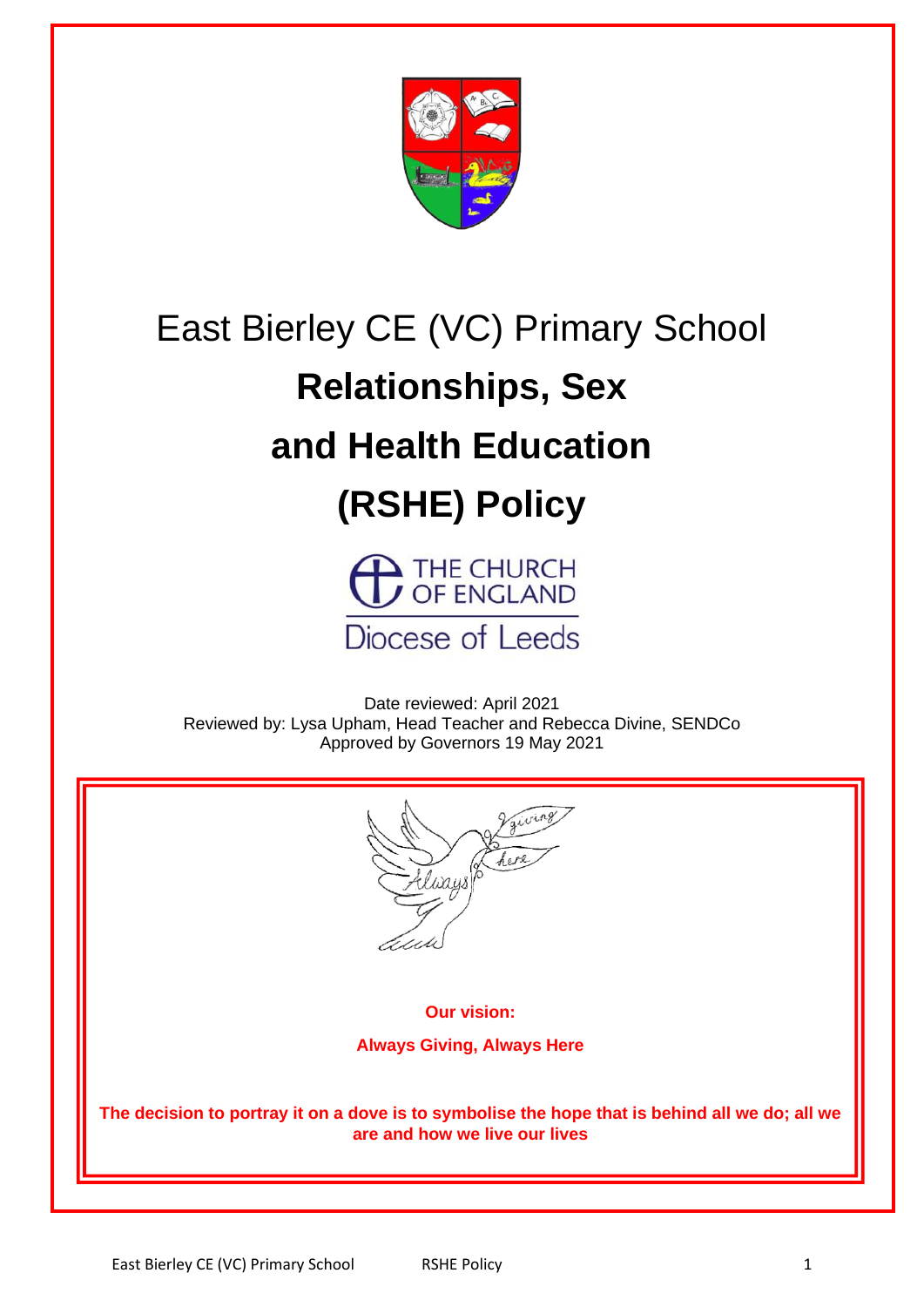| <b>Contents</b>                              | <b>Page Number</b> |
|----------------------------------------------|--------------------|
| What is required? DfE checklist              | 3                  |
| Legislation and statutory guidance           | 3                  |
| <b>Definitions</b>                           | 4                  |
| Policy development                           | 4                  |
| <b>Statement of intent</b>                   | 5                  |
| Roles and responsibilities                   | 5                  |
| The RSHE curriculum                          |                    |
| The right to be excused from sex education   | 9                  |
| Safeguarding: safe and effective practice    | 10                 |
| Engaging stakeholders                        | 10                 |
| Faith and cultural perspectives on RSHE      | 11                 |
| Monitoring the quality of provision for RSHE | 11                 |
| Policy review                                |                    |

| <b>Appendices</b> |                                                                                                                                                           | Page No. |
|-------------------|-----------------------------------------------------------------------------------------------------------------------------------------------------------|----------|
| Appendix 1        | <b>Kirklees Charter for RSHE</b>                                                                                                                          | 12       |
| Appendix 2        | The statutory content: relationships education and<br>health education<br>(DfE, 2019)                                                                     | 14       |
| Appendix 3        | The RSHE curriculum at East Bierley CE Primary<br>School<br>Programme of study<br>$\bullet$<br>Medium Term Plan<br>$\bullet$<br><b>Year/Term Overview</b> | 18       |
| Appendix 4        | Sex education at East Bierley CE Primary                                                                                                                  | 22       |
| Appendix 5        | Sample letter to parents who have requested to<br>withdraw their child from sex education (invitation<br>to meet)                                         | 23       |
| Appendix 6        | Sample form to record parental withdrawal from<br>sex education                                                                                           | 24       |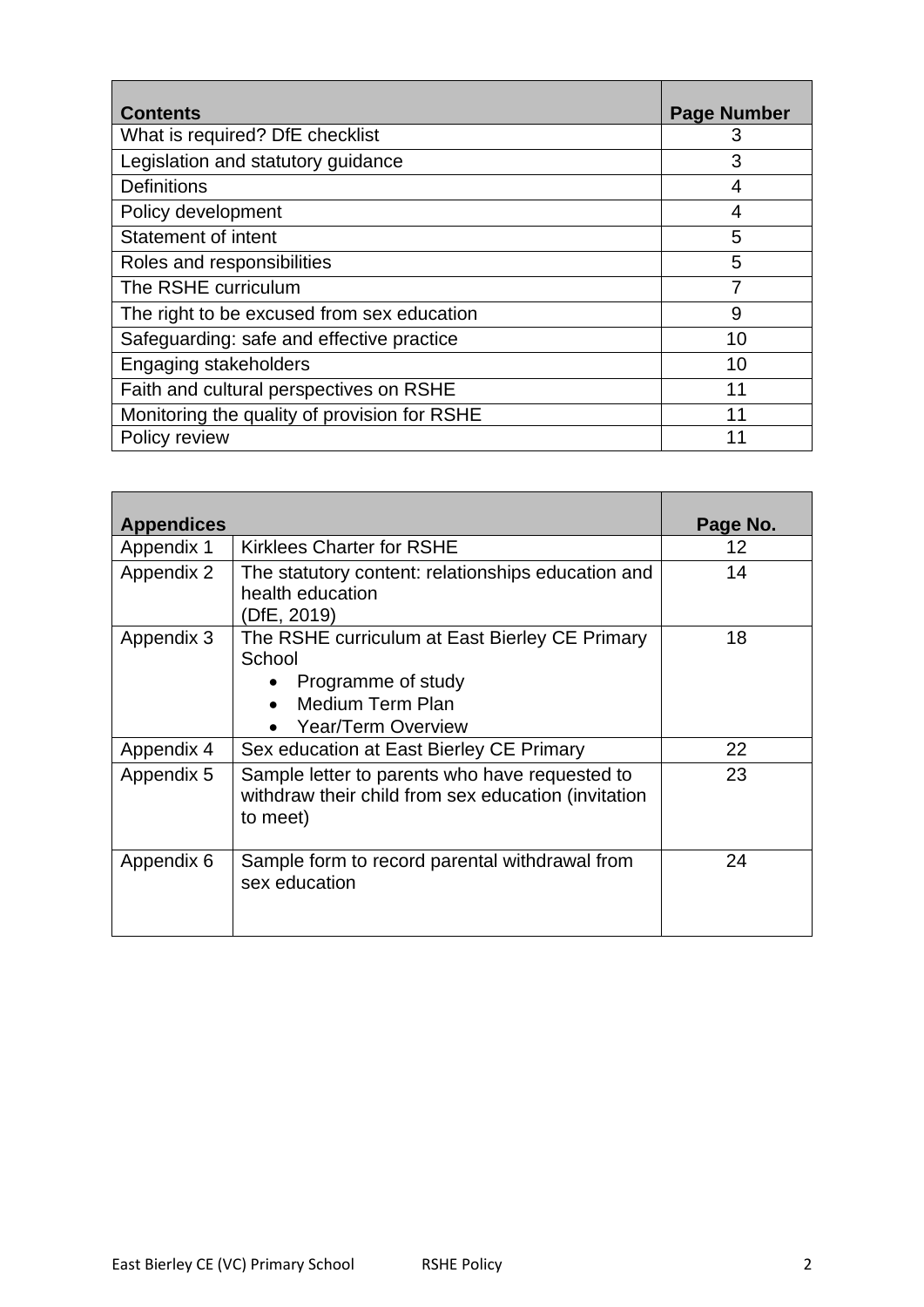## **What is required: policy check list – minimum requirements (DfE checklist, para 16, page 11-12)**

All schools and academies, except maintained nursery schools, are required to have a written policy for relationships and sex education.

This should include:

- A definition of relationships education and a definition of sex education.
- Requirements on schools in law (e.g. The Equality Act, 2010).
- Content and delivery of RSHE (e.g. through science, health education or RSHE/PSHE ed).
- Roles and responsibilities (who is responsible for teaching it).
- How the policy was produced (including engagement with parents).
- How the delivery of the content will be made accessible to all pupils including those with SEND.
- How the subject will be monitored and evaluated.
- Explanation of the right to withdrawal from sex education.
- Confirmation of the review date.

## **Legislation and statutory guidance**

At East Bierley CE Primary**,** we are required to provide relationship education and health education to all pupils.

The policy has due regard to the following legislation and guidance:

- Section 80A of the Education Act 2002: as part of the Education Act 2002/Academies Act 2010 all schools must provide a balanced and broad-based curriculum which *promotes the spiritual, moral, cultural, mental and physical development of pupils at the school and of society,* whilst also preparing pupils *for the opportunities, responsibilities and experiences of later life…*
- Children and Social Work Act 2017.
- The Relationships Education, Relationships and Sex Education and Health Education (England) Regulations 2019.
- Equality Act 2010 and the Public Sector Equality Duty 2011.
- The Equality Act 2010 and schools (DfE, 2014).
- Mental health and behaviour in school (DfE, 2018).
- Science programmes of study: Key Stages 1 and 2 (DfE, 2013).
- Science programmes of study: Key Stage 3 (DfE, 2013).
- Keeping children safe in education for schools and colleges (DfE, 2020).
- Promoting fundamental British values through SMSC (DfE, 2014).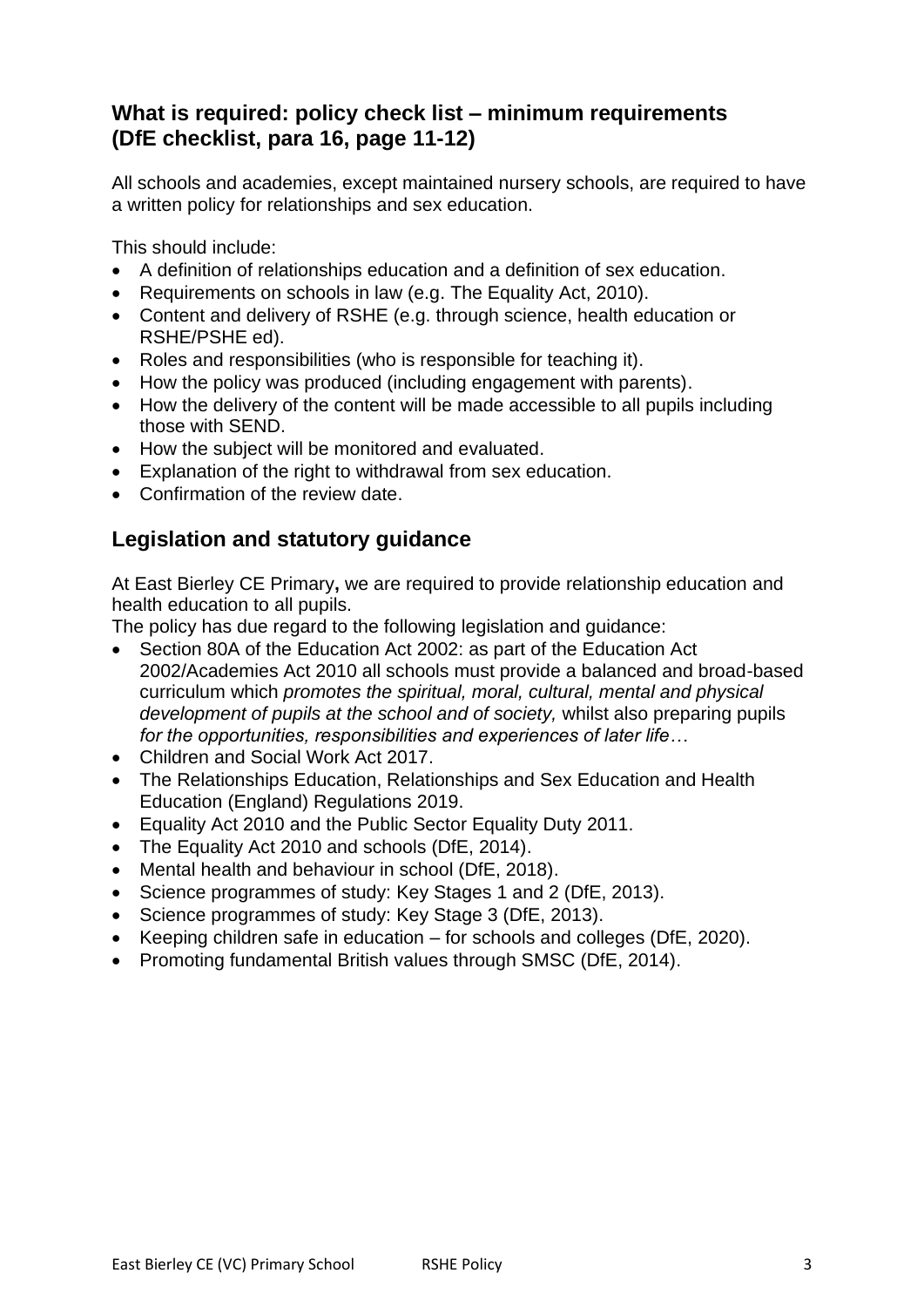## **Definitions**

- **RSHE:** Relationships education, relationships and sex education and health education.
- **Health education:** Physical health and mental wellbeing.
- **Relationships education:** The physical, social, legal and emotional aspects of human relationships including friendships, family life and relationships with other children and adults.
- **Sex education:** There is no agreed definition in the new RSHE guidance. In this policy the definition of sex education is 'how a baby is conceived and born' (reproduction and birth)**.**
- **RSE:** Relationships and sex education.
- **PSHE:** Personal, Social, Health and Economic (PSHE) education. The RSHE policy may link to, or be part of, a wider PSHE ed policy.

## **Policy development**

In developing our policy and curriculum we have given due regard to the Government's statutory guidance for RSHE issued under Section 80A of the Education Act 2002 and Section 403 of the Education Act 1996.

The three key stages of policy development:

| <b>INFORM</b>  | Share the facts about the new guidance, including the statutory<br>content.                                                                                           |
|----------------|-----------------------------------------------------------------------------------------------------------------------------------------------------------------------|
| <b>CONSULT</b> | Gather stakeholder views (children, staff, parents and Governors).<br>This is an ongoing process and will continue as children reintegrate<br>into school post Covid. |
| <b>SUPORT</b>  | Share the policy, example resources and activities. Help parents<br>complement the teaching in school                                                                 |

The RSHE policy at East Bierley CE Primary School, has been developed following consultation with the whole school community. The process of policy development involved the following steps:

- A lead member of staff and/or RSHE working group reviewed the current provision.
- DfE guidance and information about RSHE was shared with stakeholders (children, staff, parents, and governors).
- Knowledge of the local school context helped us to understand the needs and priorities of our school community.
- Stakeholder engagement sessions were held so everyone could understand what matters to the children, young people, and adults in our school community.
- A draft policy was shared with stakeholders for comments. These comments were considered by the Governing Body and/or RSHE working group.
- The policy was ratified (adopted) by the Governing Body.
- The policy was shared with parents and is available on the school website.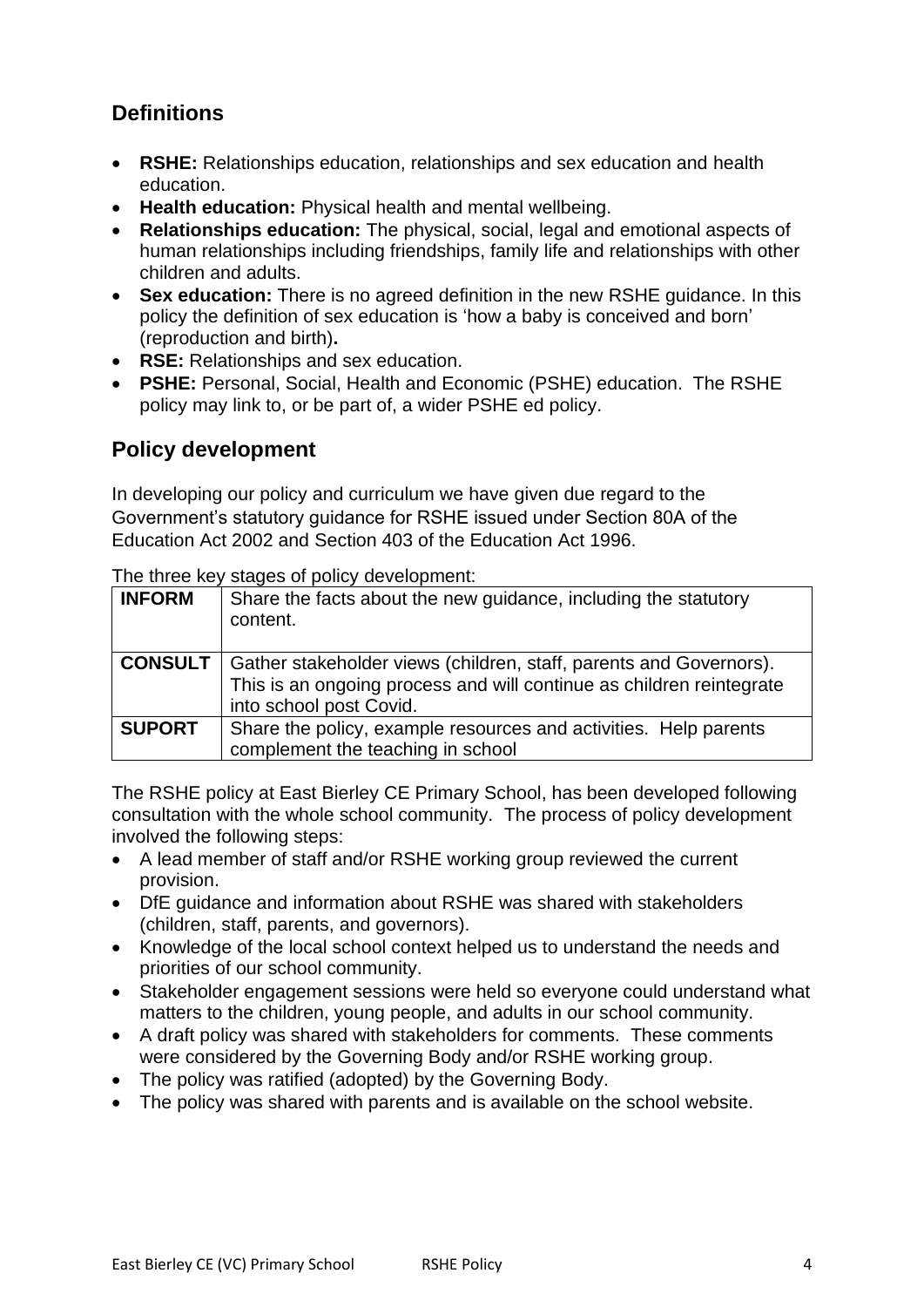## **Statement of intent**

This policy outlines the approach to relationships, sex and health education (RSHE) at East Bierley CE Primary School**.** It is underpinned by the Kirklees Charter appendix 1) for RSHE and our ethos and values as a Christian school. We want our children to grow up with the skills and values needed to understand the importance of loving relationships, friendship and care within a healthy family life.

We want our children to be prepared for the changes they will face as they grow and develop, preparing them for puberty and adult life. RSHE lessons are delivered as part of a wider Personal, Social, Health and Economic Education (PSHE)

Relationships, sex, and health education is important because it:

- Prepares pupils for the opportunities, responsibilities, and experiences of adult life.
- Gives pupils the knowledge they need to make informed decisions about their health and well-being.
- Supports pupils' skills to recognise positive, healthy, and respectful relationships.
- Helps to safeguard pupils, so they can find and access help and support.
- Teaches pupils' tolerance, the importance of equality, and respect for diversity.
- Develops pupils' self-respect and self-worth, confidence, and empathy.

## **Roles and responsibilities**

#### **The Governing Body?**

Ensure the school meets its statutory requirements in relation to relationships and sex education.

- Approve the RSHE policy.
- Hold the Headteacher to account for the implementation of the policy

#### **The Headteacher**

- The development and implementation of the RSHE policy with the support of the lead teacher.
- Agree the curriculum delivery model (where it will be taught, the time allocation and staffing).
- Ensure RSHE is resourced, staffed, and timetabled to enable the school to meet its legal obligations and offer high-quality provision to all pupils.
- Enable staff to be suitably trained to teach relationships and sex education.
- Encourage parents to engage with the formation of the policy and know about the final policy.
- Support requests from parents to excuse their child from sex education (including organising alternative education for any pupils withdrawn).
- Report to the Governing Body on the implementation and effectiveness of the policy.
- Review the policy (on an annual basis).

#### **Lead teacher for RSHE/PSHE**

- Support the development and implementation of the RSHE policy.
- Develop the school's RSHE curriculum and delivery model.
- Ensure continuity and progression between each year groups.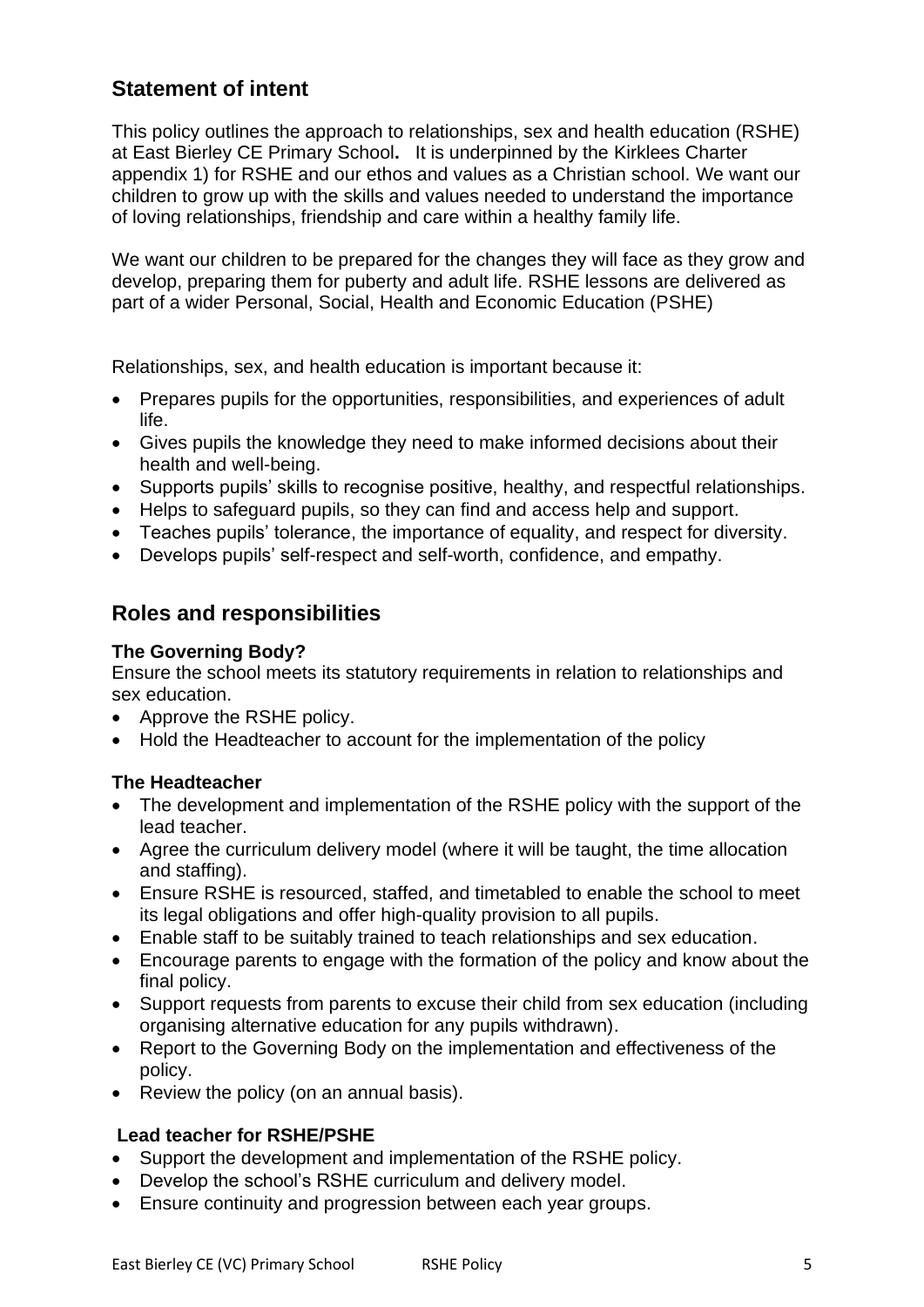- Work with other teachers (including subjects leads) to ensure the RSHE curriculum complements, but does not duplicate, any content in other subjects.
- Organise, provide and monitor CPD to enable teachers to develop their expertise so they feel confident and competent to teach RSHE.
- Provide teachers with resources to support RSHE delivery.
- Monitor and evaluate the effectiveness of RSHE and support teaching staff if required.
- Report to the Headteacher/Governing Body regarding compliance with the statutory requirements and effectiveness of the RSHE curriculum.

#### **SENDCO**

• Advise teachers on how best to identify and support pupils' need (including the use of teaching assistants/support staff).

#### **All teachers of RSHE**

- Know and act in accordance with the RSHE policy.
- Reflect the law (including the Equality Act 2010) as it applies to sex and relationships.
- Consider how their personal views and/or beliefs might impact on their teaching of RSHE.
- Monitor pupil progress in line with school policy.
- Work with the SENCO to identify and respond to the needs of pupils with SEND.
- Report any concerns about RSHE teaching to the lead teacher and/or senior leader.
- Report any safeguarding concerns or pupil disclosures to the DSL (in line with school safeguarding policy).
- Respond professionally and appropriately to any parent who has withdrawn their child from sex education.
- Share any concerns they may have about teaching RSHE with the lead teacher and/or Headteacher. Staff do not have the right to opt out of teaching RSHE.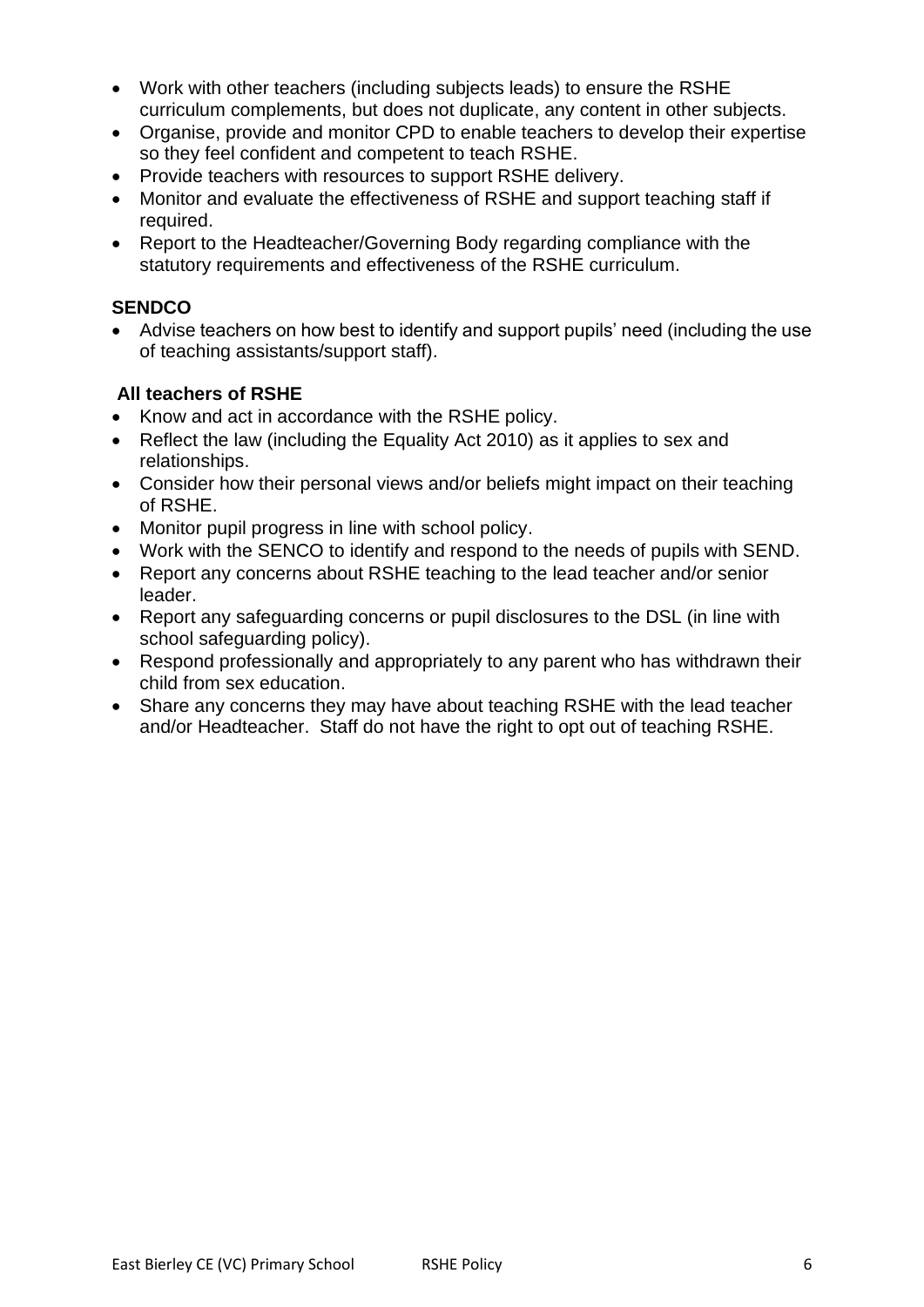## **The RSHE curriculum: see Appendix 2 for statutory content (detail) and Appendix 3 for detail of the RSHE/PSHE ed curriculum content at East Bierley CE Primary**

- The RSHE curriculum has been organised in line with the statutory requirements outlined in **[Relationships Education, Relationships and Sex education \(RSE\) and](https://www.gov.uk/government/publications/relationships-education-relationships-and-sex-education-rse-and-health-education)  [Health Education statutory guidance \(DfE,2019\)](https://www.gov.uk/government/publications/relationships-education-relationships-and-sex-education-rse-and-health-education)**
- DfE update **[DfE communication](https://www.pshe-association.org.uk/news/dfe-update-statutory-pshe-requirements-september) [to schools on RSHE implementation](https://www.pshe-association.org.uk/news/dfe-update-statutory-pshe-requirements-september)**  (update, June 2020)

#### **RHE Statutory Content Summary (Primary School) There is no statutory content for sex education.**

| <b>Relationships Education</b>                                                                                                   | <b>Health Education</b>                                                                                                                                                                                                                        |
|----------------------------------------------------------------------------------------------------------------------------------|------------------------------------------------------------------------------------------------------------------------------------------------------------------------------------------------------------------------------------------------|
| (para 62, page 20)                                                                                                               | (para 96, page 32)                                                                                                                                                                                                                             |
| Families and people who care for<br>me<br>Caring relationships<br>Respectful relationships<br>Online relationships<br>Being safe | Internet safety and harms<br>$\bullet$<br>Physical health and fitness<br><b>Healthy eating</b><br>Drugs, alcohol and tobacco<br>• Health and prevention<br>Basic first aid<br>Changing adolescent body<br>(including puberty and menstruation) |

- The content of our RSHE curriculum is informed by:
	- ❖ National guidance and evidence-based research about RSHE/PSHE ed.
	- ❖ Information about the law/ legal rights including the Equality Act 2010 and Public Sector Equality Duty.
	- ❖ Relevant health and other data (both local and national).
	- ❖ The views of pupils, staff, parents, and governors.
- Nationally recognised and/or quality assured resources (e.g. The PSHE Association, NSPCC, CEOP, Stonewall, MindEd).
- We have adopted **[PSHE Association: programme of study](https://www.pshe-association.org.uk/statutory-tools) 2020.** This programme of study is a suggested DfE resource (**[Annex B Suggested](https://www.gov.uk/government/publications/relationships-education-relationships-and-sex-education-rse-and-health-education/annex-b-resources-for-relationships-education-relationships-and-sex-education-rse-and-health-education)  [Resources DfE, 2019\)](https://www.gov.uk/government/publications/relationships-education-relationships-and-sex-education-rse-and-health-education/annex-b-resources-for-relationships-education-relationships-and-sex-education-rse-and-health-education)**
- This programme of study supports schools to provide a comprehensive programme that integrates, but is not limited to, the statutory RSHE content. This broader PSHE ed programme includes economic well-being, careers and enterprise education. The programme of study sets our learning opportunities for each key stage under three core themes: Health and Well-Being, Relationships, and Living in the Wider World.

**We have** developed our medium terms plans based on the PSHE Association thematic programme builders

- The content is well-matched to the needs of the pupils. It is age (developmentally appropriate) and is based on what pupils are likely to need to know (including any safeguarding considerations) and what they are likely to be able to understand.
- The curriculum is sequenced and progressively builds upon prior knowledge.
- The RSHE curriculum includes the acquisition of knowledge and understanding, the development of skills and respectful attitudes.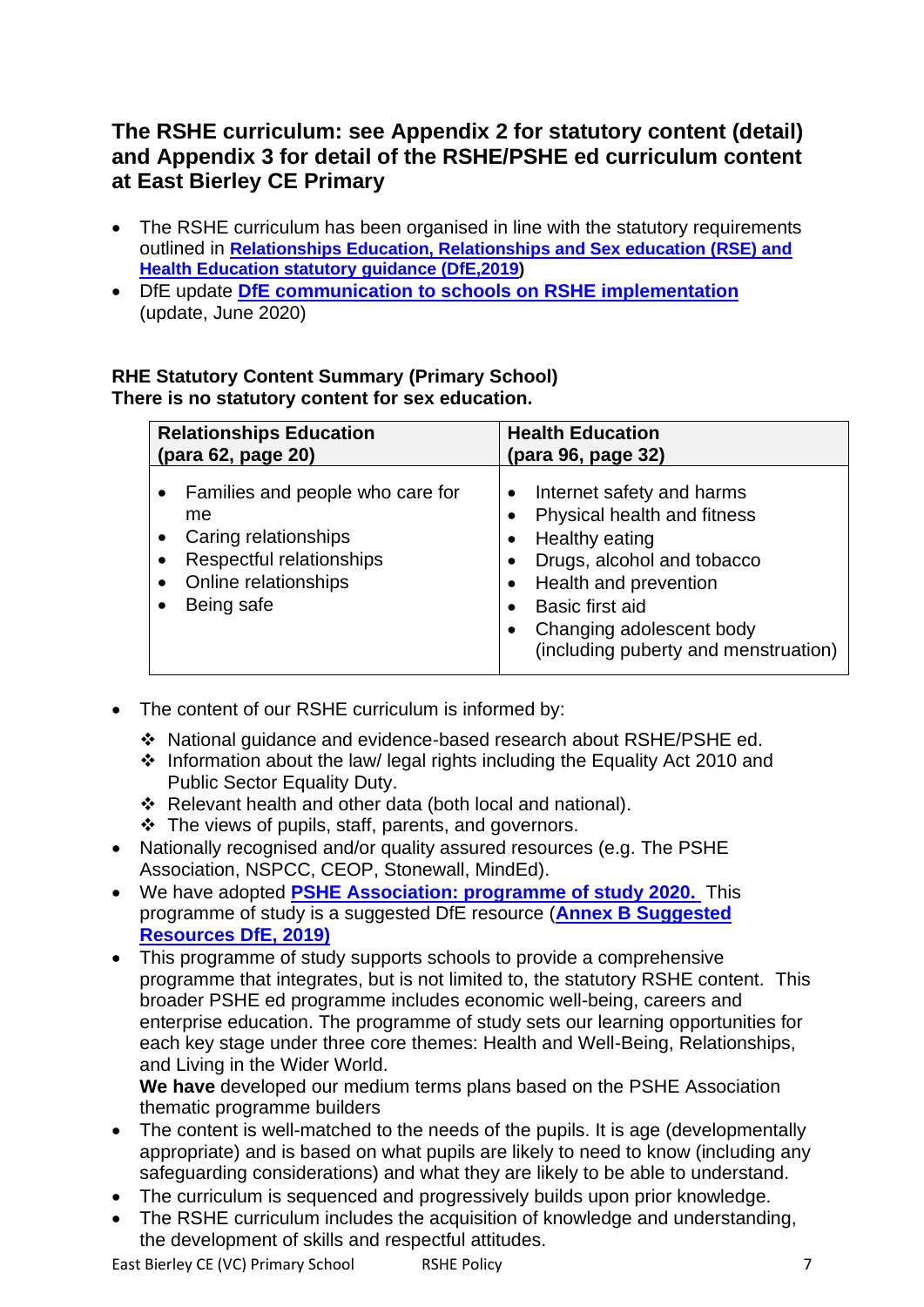- The curriculum is inclusive, so it meets the needs of all pupils.
- The content of the RSHE curriculum may need to be adapted or changed throughout the year to meet local/national priorities.
- Any parent, teacher or pupil is encouraged to offer feedback about the RSHE curriculum via our normal channels of communications. This can be face to face by booking a meeting, via e-mail or telephone conversations.

#### **Sex Education**

- Sex education is not compulsory in primary schools from September 2020 (DfE, para 65/page 23).
- The DfE *recommends* that 'all primary schools should have a programme of sex education tailored to the age and the physical and emotional maturity of the pupils. It should ensure that both boys and girls are prepared for the changes that adolescence brings and – drawing on knowledge of the human cycle set out in national curriculum science - how a baby is conceived and born (DfE, para 67/page 23).
- All pupils will be taught in national curriculum science: the main external parts of the human body; how the body changes as it grows (including puberty); the reproductive process in some plants and animals.
- All pupils will be taught the health education content as outlined in the RSHE guidance. The section on the changing adolescent body includes: key facts about puberty and the changing adolescence body particularly through from age 9 through to age 11, including physical and emotional changes; about menstrual well-being including the key facts about the menstrual cycle (DfE, page 35).
- All pupils will be taught about relationships education content as outlined in the RSHE guidance. This includes learning about caring relationships and different types of families (DfE, page 20). All teaching is sensitive and age appropriate in approach and content. Teaching will be fully integrated into programmes of study rather than delivered as a stand-alone unit or lesson (DfE, para 37/page 15). Teaching about diverse families (e.g. LGBT) is part of relationships education.

#### **At East Bierley CE Primary School we have a programme of sex education (e.g. how a baby is conceived and born).**

#### **Parents/carers will be:**

- Consulted about the content, organisation, and delivery of the sex education programme.
- Given the opportunity to share their views.
- Informed in advance of the content of sex education lessons
- Encouraged to complement the teaching at home by sharing the learning and talking about family values and beliefs.
- Given clear guidance on how to request the withdrawal of their child from sex education.

**Appendix 4** outlines the sex education content at East Bierley CE (VC) Primary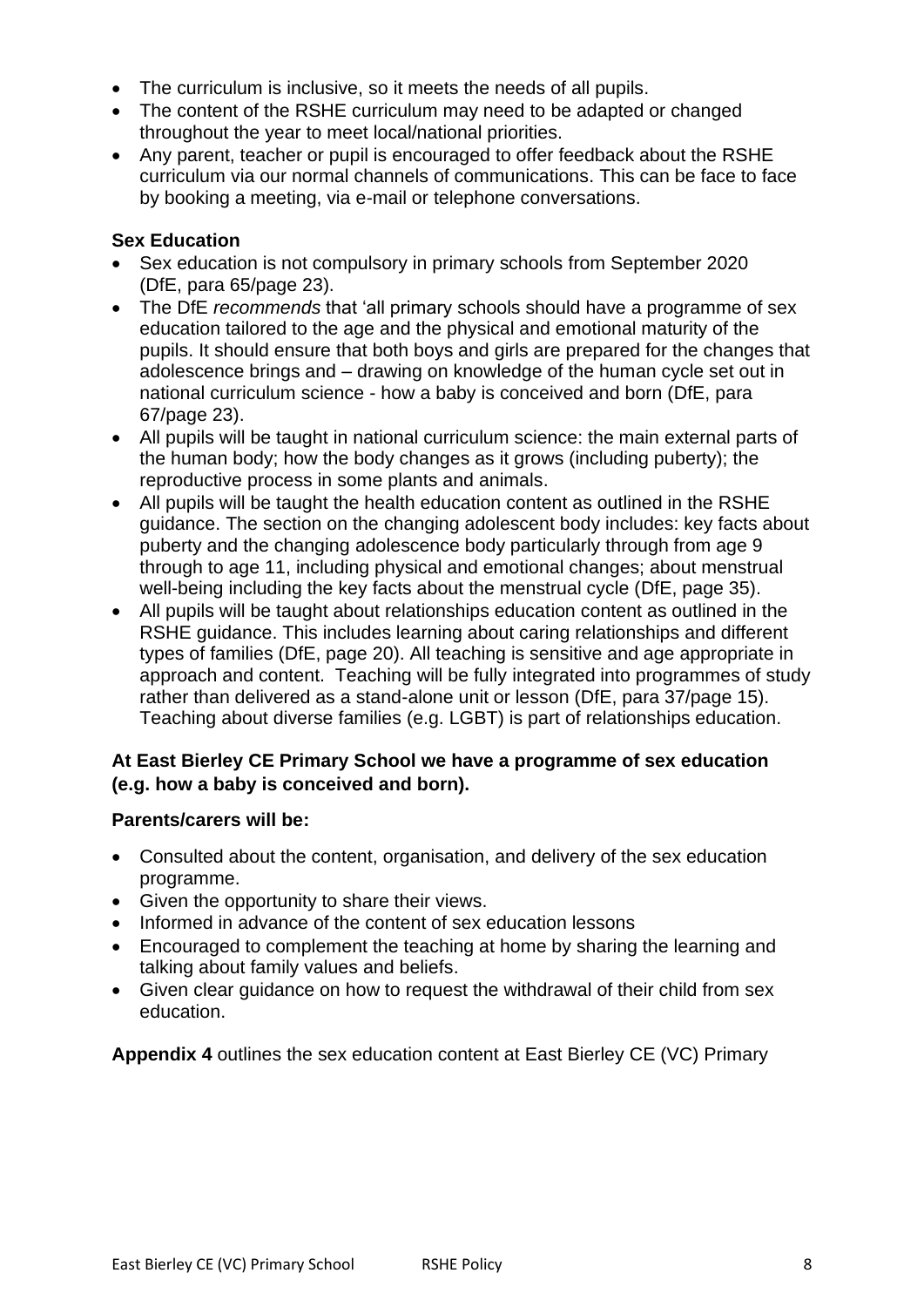## **The right to be excused from sex education**

Science, relationships, and health education are statutory at primary school from September 2020.Parents have the right to request that their child be withdrawn from some or all of sex education delivered as part of the RSHE programme (DfE, para 45/page 17) Parents are not able to withdraw their child from any aspect of relationships education or health education (which includes learning about the changing adolescent body, puberty, and menstruation) or any content delivered through the national curriculum science programme.

Any parent wishing to withdraw their child from sex education will be invited to meet with the Headteacher to '*discuss the benefits of receiving this important education and any detrimental effects that withdrawal might have on the child*'. Whilst there is no requirement for parents or the school to do so, this is good practice (DfE, para 45/page 17).

The Headteacher will automatically grant a parent's request to withdraw their child from any sex education other than as part of the science curriculum (DfE, para 49/page 18). The parent(s) and the Headteacher will complete the form: Parental withdrawal from sex education within RSHE (Appendix 6). This will record the main points of the discussion (if this has taken place), the reason for the withdrawal, and the arrangements for ensuring the pupil receives appropriate, purposeful education during the period of withdrawal*.* This will be reviewed at least annually.

#### **The delivery of the RSHE curriculum:**

- Relationships, sex and health education (RSHE) will be taught within the personal, social health and economic (PSHE) curriculum/programme and in other areas of the curriculum such as assemblies, themed weeks (e.g. anti-bullying week) and other curriculum areas (e.g. science).
- RSHE teaching will promote: ❖ equality and challenge all forms of prejudice and discrimination. ❖ the importance of safe, caring, healthy, positive, and respectful relationships.
- Teaching will be inclusive, so it meets the needs of all pupils particularly those with special education needs/disabilities, those from a range of faith backgrounds and LGBT pupils and/or their families. This means a teacher will refer to different viewpoints and beliefs on a range of RSHE issues. All pupils and their families need to feel included and the school recognises different types of families and structures of support for children. This is part of relationships education.
- Pupils will be given the opportunity to: reflect on the values, beliefs and influences (such as from parents, peers, media, faith and culture) that may shape their own attitudes to relationships and sex; develop critical thinking skills; nurture their tolerance/respect for different views.
- All staff will undergo regular training to ensure they are familiar with the content and subject specific pedagogy of RSHE, so they feel confident and competent to teach it effectively. The class teacher is responsible for the planning and monitoring of the content for their class.
- Staff will be kept up to date about new guidance, support, and resources for RSHE.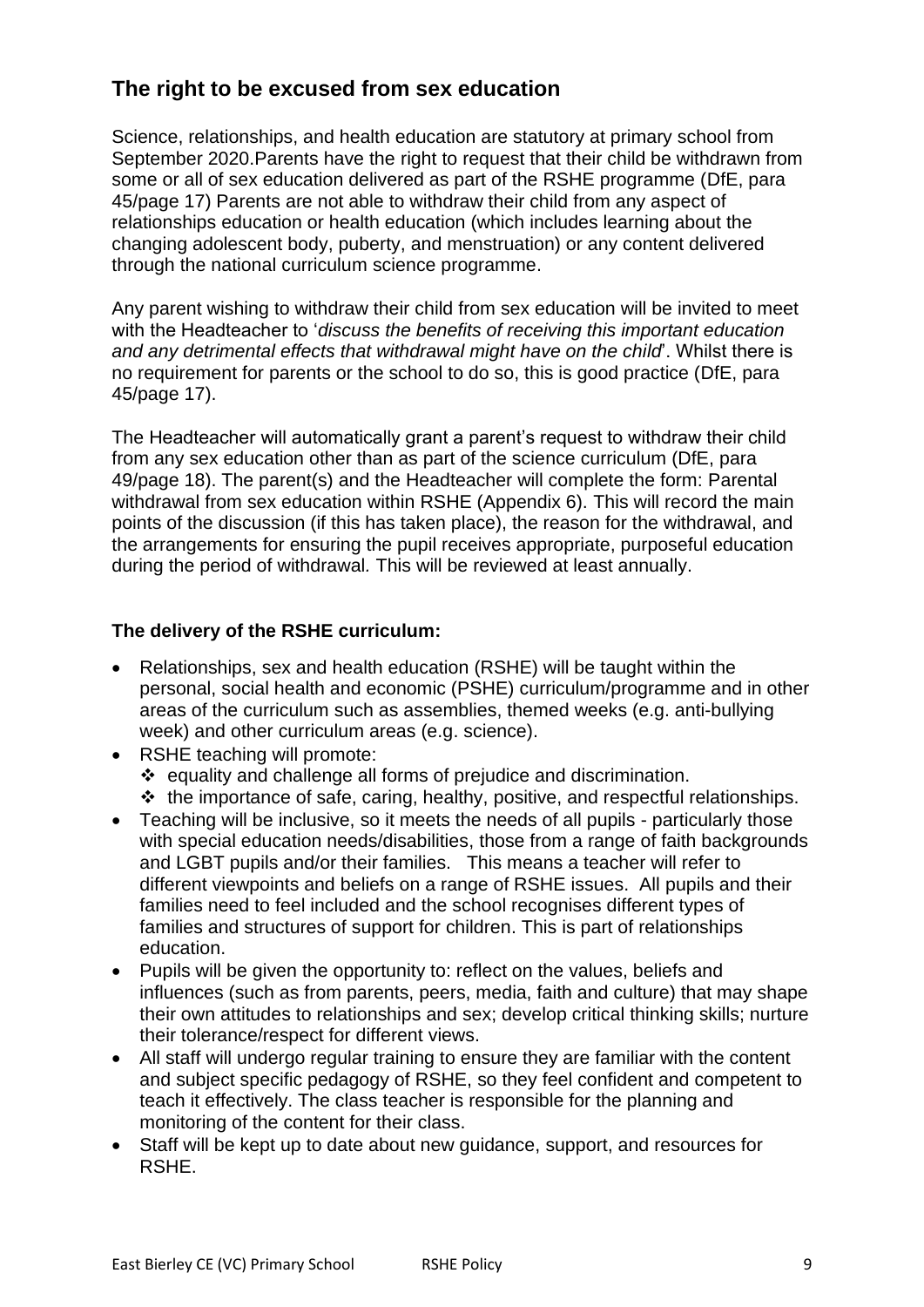## **Safeguarding: safe and effective practice**

- RSHE will be delivered in a safe, supportive learning environment, so that young people feel able to express their views and beliefs, ask questions and know where to find help.
- Teachers are aware that effective RSHE, which brings an understanding of what is and what is not appropriate in a relationship, can lead to a disclosure of a child protection issue. Teachers must always refer to the designated safeguarding lead (DSL) if a disclosure is made or in their absence take appropriate action themselves.
- Pupils need basic knowledge about the privacy of their bodies and genitalia, to support safeguarding. We have adopted a school-wide policy on the consistent use of correct terms for genitalia as part of safeguarding practice. This is not sex education.
- In RSHE lessons:
	- ❖ Teachers and pupils will agree ground rules, so everyone is, and feels safe in lessons.
	- ❖ Teachers will agree with pupils the limits of confidentiality.
	- ❖ Distancing techniques will be used, so that pupils are not required, or feel pressurised into, talking about their personal circumstances.
	- ❖ In a positive classroom environment where children's natural curiosity is encouraged, teachers will answer questions sensitively, honestly, and in a manner appropriate to a child's age and context. Teachers will respect the right of parents to withdraw their child from sex education lessons. However, children may not see the boundaries between subjects (e.g. science, relationships, and sex education) and this may lead to them raising questions in class that relate to both statutory and non-statutory content.

## **Engaging stakeholders (parents, staff, children, and governors)**

In developing our policy and curriculum we have given due regard to the Government's statutory guidance for RSHE issued under Section 80A of the Education Act 2002 and section 403 of the Education Act 1996. The views of children, parents, staff, and governors about RSHE have been considered when developing the policy and content of RSHE.

The role of parents/carers in the development of children's understanding about relationships is vital. Parents are the first teachers of their children. Our aim at East Bierley CE (VC) Primary School is to establish open communication and maintain positive relationships with all parents/carers so they are given every opportunity to inform and understand the purpose and content of RSHE. Parents will be informed about the policy/content through a period of consultation. The policy and long term overview will be available via the school website.

Parents/carers are provided with the following information:

- ❖ The content of the RSHE curriculum.
- ❖ The delivery of the RSHE/curriculum (including examples of the resources used).
- ❖ How to support/complement RSHE teaching at home.
- ❖ How to request a child is withdrawn from some, or all, of sex education delivered as part of statutory RSHE.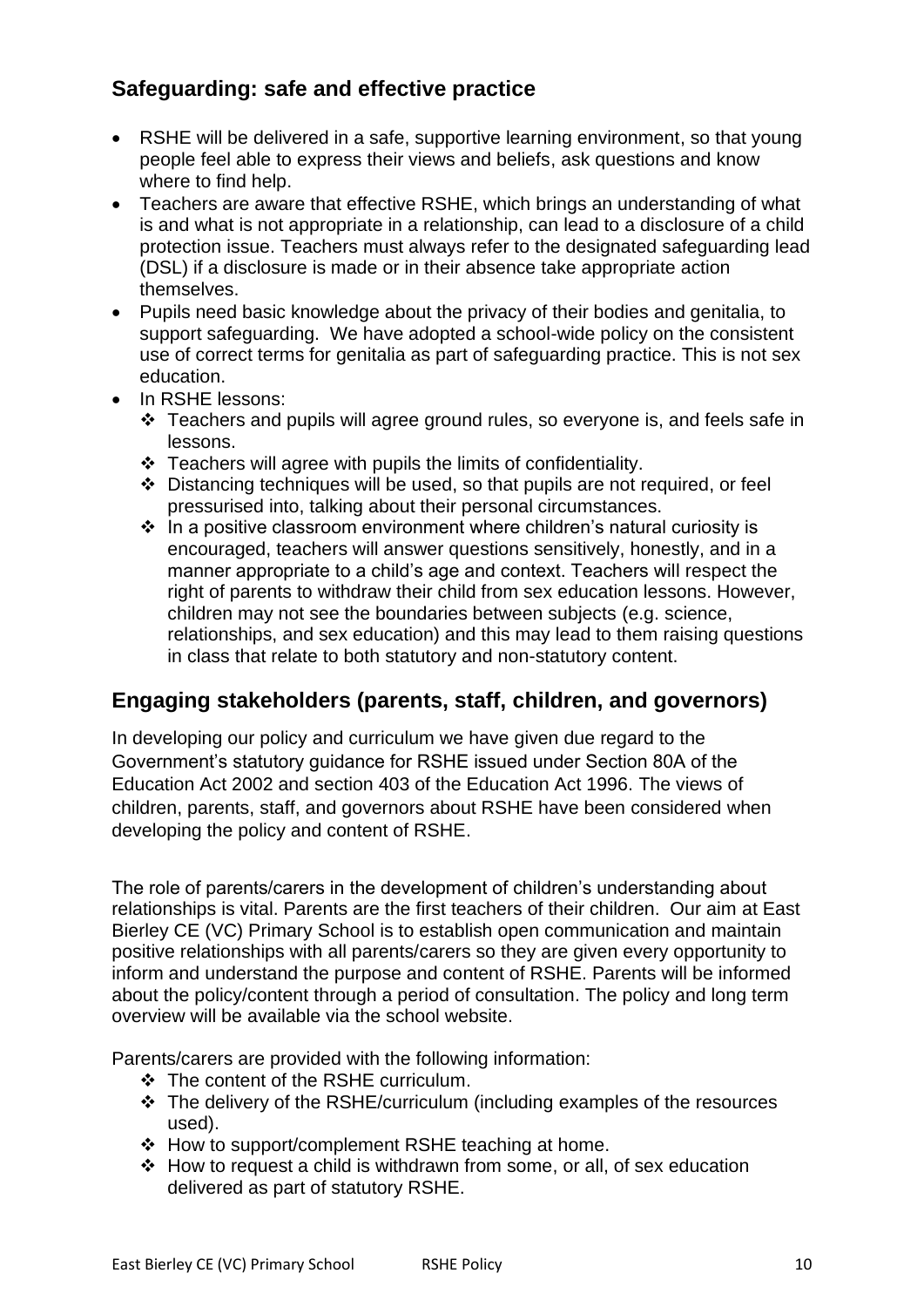In addition to the initial consultation when developing the RSHE policy, Parents/carers are encouraged to share any of their questions or concerns with school to do this they would follow the normal channels. Parents/carers contacting the school about RSHE will be asked to include a name and contact information. This is so we can respond to the parent/carer directly. Anonymous communication will not be considered.

## **Faith and cultural perspectives on RSHE**

Teaching RSHE effectively means considering the many faiths and cultures of Britain today and knowing about the law. As a school we will deliver RSHE in a nonjudgmental way, providing a balanced approach that acknowledges the wealth of beliefs, views and opinions of our community and country. RSHE teaching will promote equality and challenge all forms of prejudice and discrimination. A diverse range of resources will be used (where they can be sourced) so every child and family feels included, respected, and valued. Parents and carers are key partners in RSHE and are best placed to support their children to understand how their learning at school fits with their family's faith, beliefs, and values. As a Church school we will make sure that all our RSHE teaching fits with our distinctive faith perspective (in addition to exploring different faiths) core values and school vision and the relevant laws in relation to relationships and sex.

## **Monitoring the quality of provision for RSHE**

At East Bierley we strive to provide RSHE lessons that are relevant and tailored to meet the needs of our pupils taking due regard for their age and maturity. The subject lead for RSHE is responsible for monitoring the quality of teaching and learning (see roles and responsibilities) and feeding this back to the Head teacher and link governor.

Teachers will reflect on their own practise and the provision they are providing and will be given opportunities to share their feedback through discussions. Pupil voice exercises will be used to help make any updates needed to planning, resources and activities.

## **Policy review**

The governing body is responsible for approving this policy. The policy will be reviewed on an annual basis by the RSHE subject lead and the Headteacher. Changes will be communicated to all staff and parents and will be approved by the Governing Body. The review should consider any changes to statutory guidance; feedback from pupils, parents or staff; and the school context.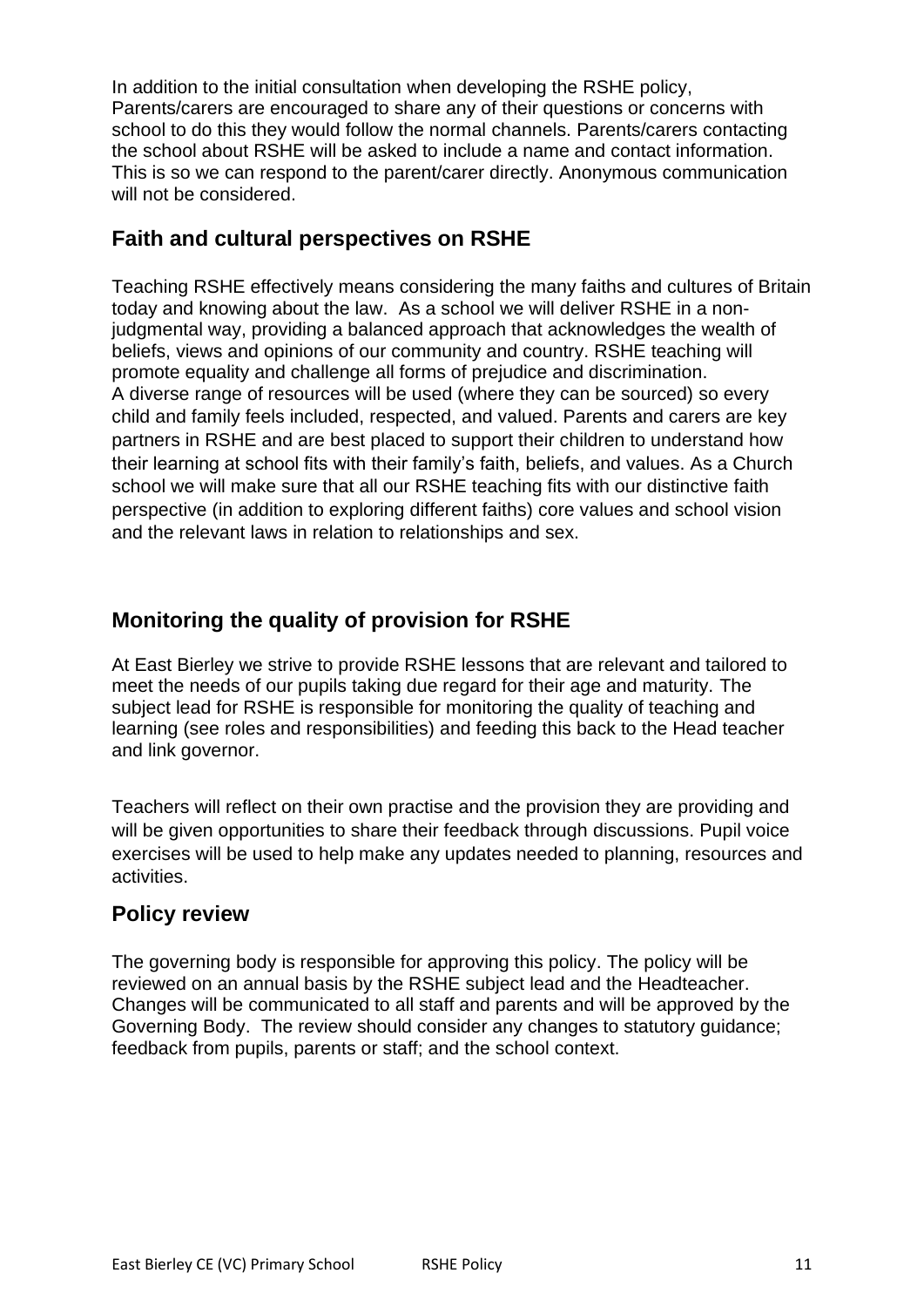## **Appendix 1: Charter for Relationships Education, Relationships and Sex Education and Health Education (RSHE)**

#### **Background**

- We want all children and young people in Kirklees to have their wellbeing, safety and emotional/mental health enriched and supported by their experience at school.
- This Kirklees Charter sets out the values and principles that we believe underpin an effective RSHE curriculum.
- The charter was developed in partnership between the local authority, teachers in Kirklees and other groups including our local SACRE (Standing Advisory Council for Religious Education) and representatives from the health care system including Public Health.
- We invite schools to use this charter to inform and evaluate their RSHE provision and practice.

#### **Our values and principles**

- 1. RSHE should be delivered as part of a wider Personal, Social, Health and Economic education (PSHE ed) programme. The curriculum should be planned and timetabled across all key stages. RSHE needs to be given enough curriculum time to cover the breadth of issues in relationships, sex and health education - as outlined in the content pages of the statutory guidance *Relationships education, relationships and sex education (RSE) and health education* (DfE, 2019).
- 2. RSHE will be embedded within the whole school curriculum (e.g. aspects of relationships education could be covered in other subjects, assemblies and during special events/weeks such as anti-bullying week/health week/online safety week).
- 3. School will hold conversations (engagement activity) with a range of stakeholders including staff, children, governors and parents before drafting their RSHE policy. School leaders will decide how engagement can be best conducted to encourage and enable maximum participation.
- 4. School leaders will actively seek pupils' views about RSHE (what they want to know, the age at which they want to learn about specific content and their thoughts on how the subject should be delivered e.g. the curriculum model; the amount of RSHE time; resources; the use of external experts/visitors. Their views should be taken in account when monitoring the effectiveness of provision and the impact of the subject on their personal development.
- 5. School leaders will work in partnership with parents and carers, informing them in advance about what their children will be learning in RSHE. Their views should be considered when planning RSHE. Parents will be encouraged and supported to complement the teaching at home, in the same way that parents are asked to complement the teaching of other subjects.
- 6. School leaders are encouraged to work with local faith and other community groups, so they can be informed about, and complement, the RSHE curriculum in schools. This engagement will also help staff to understand a range of views and perspectives on RSHE.
- 7. Schools must develop an RSHE policy (including clear objectives and an overview of the content) which is shared with parents and is available on the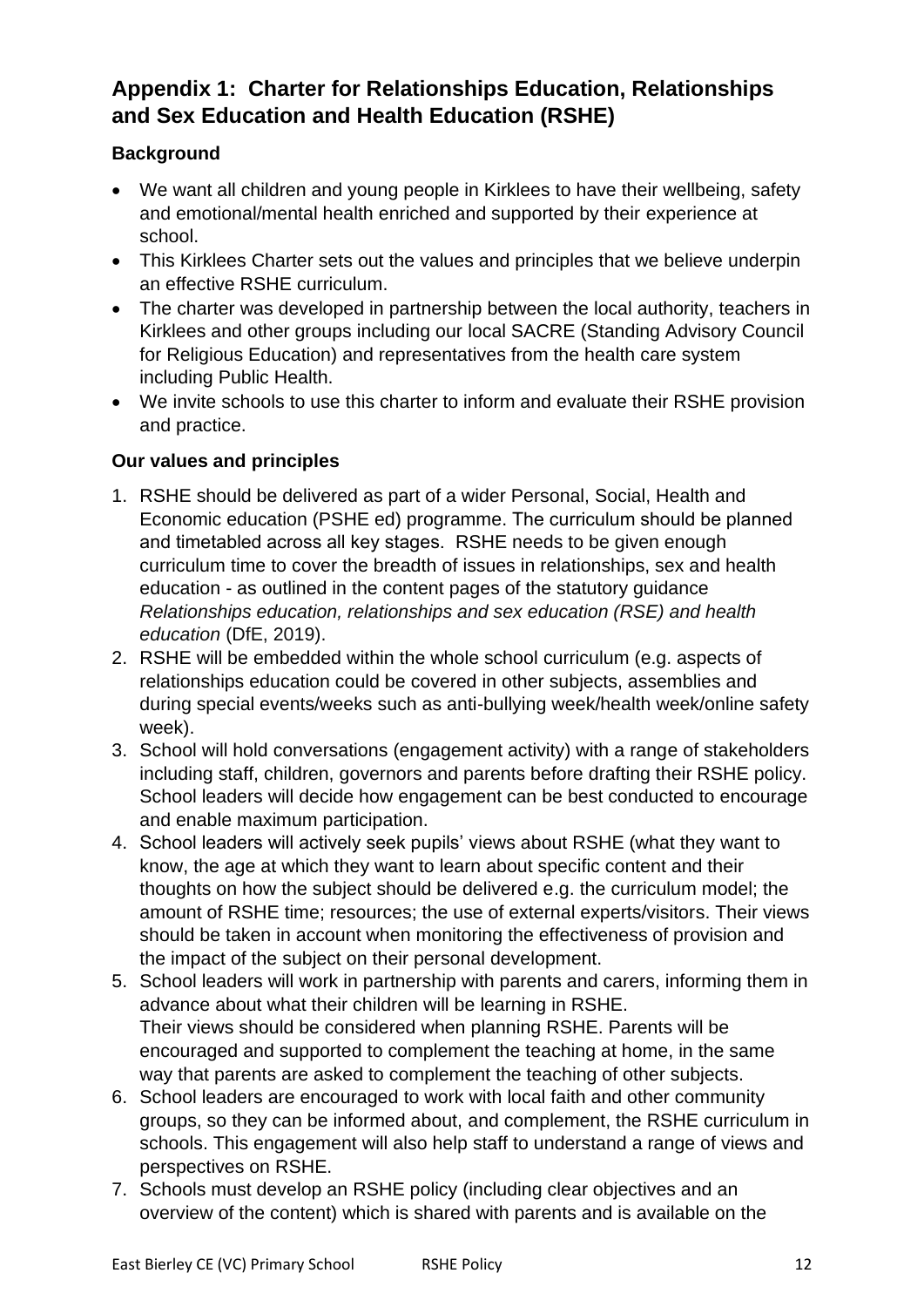school website. There is no requirement to write or share detailed lesson plans, although a school may choose to do this.

- 8. RSHE policy and planning will be informed by: national guidance and evidencebased research about PSHE ed; information about the law/legal rights including the Equality Act 2010; relevant health and other data (both local and national); nationally recognised/quality assured resources (e.g. PSHE Association, Barnardo's, NSPCC, Sex Education Forum, National Children Bureau, Stonewall, The Children's Society).
- 9. School leaders will decide the content of the RSHE curriculum, including when topics are taught. They will develop content that is age appropriate (or developmentally appropriate) based on what pupils are likely to need to know (including any safeguarding considerations) and what they are likely to be able to understand.
- 10.The RSHE curriculum will include the acquisition of knowledge and understanding, the development of skills and the development of respectful attitudes.
- 11.All teachers of RSHE should have access to high quality professional development (training) in RSHE.
- 12.RSHE will be delivered in a safe, supportive learning environment, so that young people feel able to express their views and ask questions.
- 13.RSHE will give a positive view of human sexuality with honest and medically accurate information, so that pupils can learn about their bodies and relationships in ways that are appropriate to their age and maturity.
- 14.RSHE teaching will promote equality and challenge all forms of prejudice and discrimination.
- 15.RSHE lessons will promote safe, caring, healthy, positive and respectful relationships.
- 16.RSHE lessons will encourage participation by using a variety of teaching approaches.
- 17.RSHE teaching will be inclusive so it meets the needs of all pupils, particularly those with special education needs/disabilities; those from a range of faith backgrounds and LGBT pupils. This means a teacher will refer to different viewpoints and beliefs on a range of RSHE issues.
- 18.Pupils will be given the opportunity to: reflect on the values, beliefs and influences (such as from parents, peers, media, faith and culture) that may shape their own attitudes to relationships and sex; develop critical thinking skills and nurture their tolerance/respect for different views
- 19.Information and resources used in RSHE should be up to date, based on best practice and subject to on-going evaluation.
- 20.Expert visitors can enhance and supplement the RSHE curriculum. They are a powerful and useful way to bring expertise, resources, and experience to RSHE. Schools will need to follow appropriate guidance (e.g. PSHE Association *Selecting and working with visitors and speakers: guidance for schools)* and/or their own guidance on the vetting and checking of *any* visitor before inviting them into school, in line with standard practice.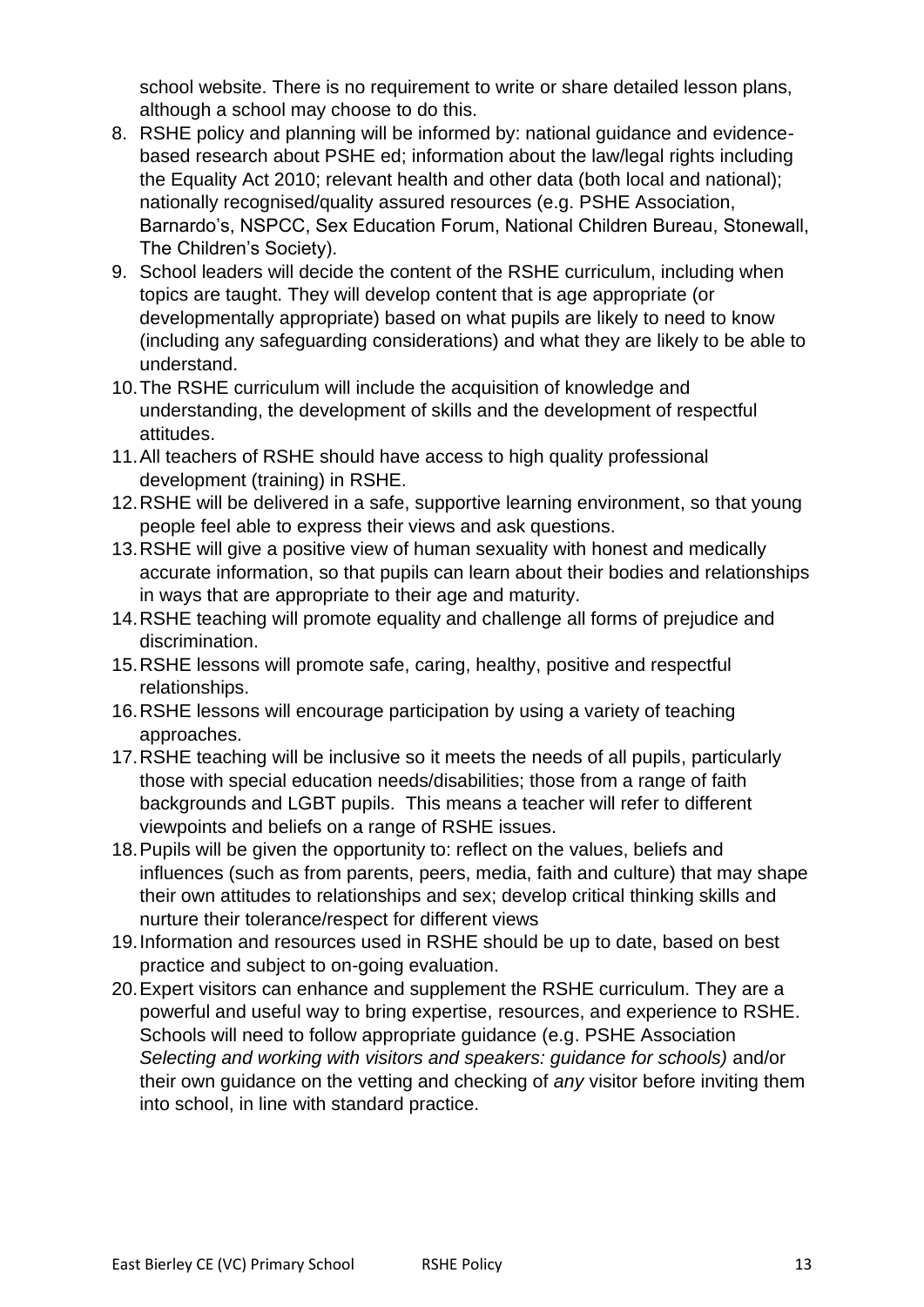## **Appendix 2: The statutory content: relationships education and health education (DfE)**

#### **Relationships education overview (para 62/page 20)**

#### **Families and people who care for me By the end of primary school, pupils will know:**

- That families are important for them growing up because they can give love, security, and stability.
- The characteristics of healthy family life, commitment to each other, including in times of difficulty, protection and care for children and other family members, the importance of spending time together and sharing each other's lives.
- That others' families, either in school or in the wider world, sometimes look different from their family, but that they should respect those differences and know that other children's families are also characterised by love and care.
- That stable, caring relationships, which may be of different types, are at the heart of happy families, and are important for children's security as they grow up.
- That marriage represents a formal and legally recognised commitment of two people to each other which is intended to be lifelong.
- How to recognise if family relationships are making them feel unhappy or unsafe, and how to seek help or advice from others if needed.

#### **Caring friendships**

#### **By the end of primary school, pupils will know:**

- How important friendships are in making us feel happy and secure, and how people choose and make friends.
- The characteristics of friendships, including mutual respect, truthfulness, trustworthiness, loyalty, kindness, generosity, trust, sharing interests and experiences, and support with problems and difficulties.
- That healthy friendships are positive and welcoming towards others, and do not make others feel lonely or excluded.
- That most friendships have ups and downs, but that these can often be worked through, so that the friendship is repaired or even strengthened and that resorting to violence is never right.
- How to recognise who to trust and who not to trust.
- How to judge when a friendship is making them feel unhappy or uncomfortable.
- How to manage conflict.
- How to manage different situations and how to seek help from others if needed.

#### **Respectful relationships**

#### **By the end of primary school, pupils will know:**

- The importance of respecting others, even when they are very different from them (for example, physically, in character, personality or backgrounds), make different choices, or have different preferences or beliefs.
- Which practical steps they can take in a range of different contexts to improve or support respectful relationships.
- The conventions of courtesy and manners.
- The importance of self-respect and how this links to their own happiness.
- That in school and wider society they can expect to be treated with respect by others, and that in turn they should show due respect to others, including those in positions of authority.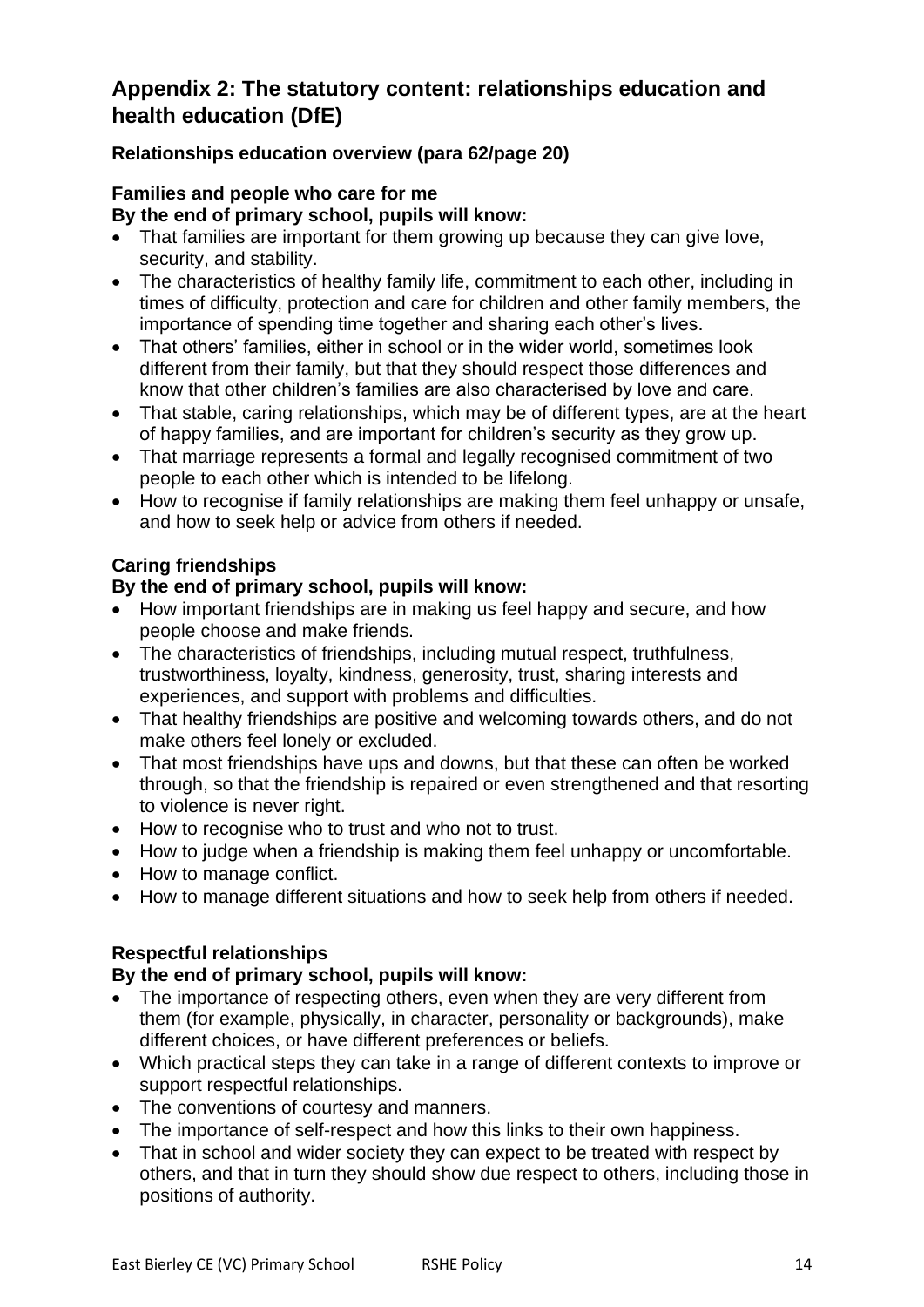- About the different types of bullying (including cyberbullying), the impact of bullying, responsibilities of bystanders to report bullying to an adult, and how to seek help.
- What a stereotype is, and how they can be unfair, negative, or destructive.
- The importance of permission-seeking and giving in relationships with friends, peers, and adults.

#### **Online relationships**

#### **By the end of primary school, pupils will know:**

- That people sometimes behave differently online, including pretending to be someone they are not.
- That the same principles apply to online relationships as to face-to-face relationships, including the importance of respect for others online, even when we are anonymous.
- The rules and principles for keeping safe online.
- How to recognise harmful content and contact online, and how to report these.
- How to critically consider their online friendships and sources of information.
- The risks associated with people they have never met.
- How information and data is shared and used online.

#### **Being safe**

#### **By the end of primary school, pupils will know:**

- What sorts of boundaries are appropriate in friendships with peers and others including in a digital context.
- About the concept of privacy and the implications of it for both children and adults.
- That it is not always right to keep secrets if they relate to being safe.
- That each person's body belongs to them, and the differences between appropriate and inappropriate or unsafe physical, and other, contact.
- How to respond safely and appropriately to adults they may encounter (in all contexts, including online) who they do not know.
- How to recognise and report feelings of being unsafe or feeling bad about any adult.
- How to ask for advice or help for themselves and others, and to keep trying until they are heard
- How to report concerns or abuse, and the vocabulary and confidence needed to do so.
- Where to seek advice, for example, from their family, their school and other sources.

#### **Health Education Overview: The focus at primary level is teaching the characteristics of good physical health and mental wellbeing (DfE, para 96/page 32)**

#### **Mental Wellbeing**

#### **By the end of primary school pupils will know:**

- That mental wellbeing is a normal part of daily life, in the same way as physical health.
- That there is a normal range of emotions, e.g. happiness, sadness, anger, fear, surprise, and nervousness.
- The scale of emotions that humans experience in response to different experiences and situations.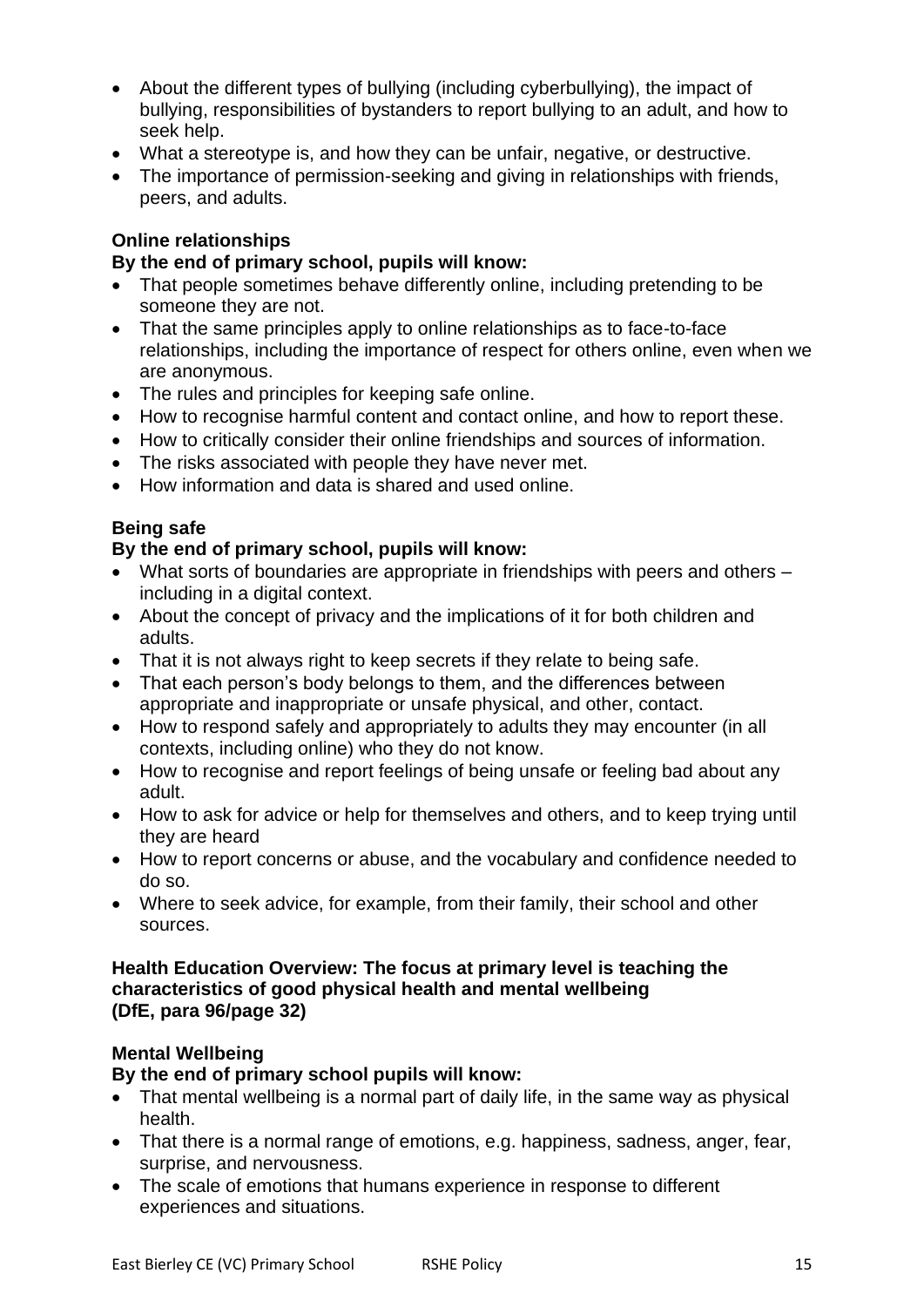- How to recognise and talk about their emotions, including having a varied vocabulary of words to use when talking about their own and others' feelings.
- How to judge whether what they are feeling and how they are behaving is appropriate and proportionate.
- The benefits of physical exercise, time outdoors, community participation, and voluntary and service-based activity on mental wellbeing and happiness.
- Simple self-care techniques, including the importance of rest, time spent with friends and family, and the benefits of hobbies and interests.
- How isolation and loneliness can affect children and that it is very important they discuss their feelings with an adult and seek support.
- That bullying (including cyberbullying) has a negative and often lasting impact on mental wellbeing.
- Where and how to seek support (including recognising the triggers for seeking support), extending to who in school they should speak to if they are worried about themselves or others.
- That it is common to experience mental ill health and, for the many people who do, the problems can be resolved if the right support is made available, especially if accessed early enough.

#### **Internet safety and harms**

#### **By the end of primary school, pupils will know:**

- That for most people, the internet is an integral part of life and has many benefits.
- About the benefits of rationing time spent online.
- The risks of excessive time spent on electronic devices.
- The impact of positive and negative content online on their own and others' mental and physical wellbeing.
- How to consider the effect of their online actions on others.
- How to recognise and display respectful behaviour online.
- The importance of keeping personal information private.
- Why social media, some computer games and online gaming, for example, are age restricted.
- That the internet can also be a negative place where online abuse, trolling, bullying and harassment can take place, which can have a negative impact on mental health.
- How to be a discerning consumer of information online, including understanding that information (inclusive of that from search engines) is ranked, selected, and targeted.
- Where and how to report concerns and get support with issues online.

#### **Physical Health and Fitness**

#### **By the end of primary school, pupils will know:**

- The mental and physical benefits of an active lifestyle.
- The importance of building regular exercise into daily and weekly routines and how to achieve this, for example by walking or cycling to school, a daily active mile, or other forms of regular, vigorous exercise.
- The risks associated with an inactive lifestyle, including obesity.
- How and when to seek support, including which adults to speak to in school if they are worried about their health.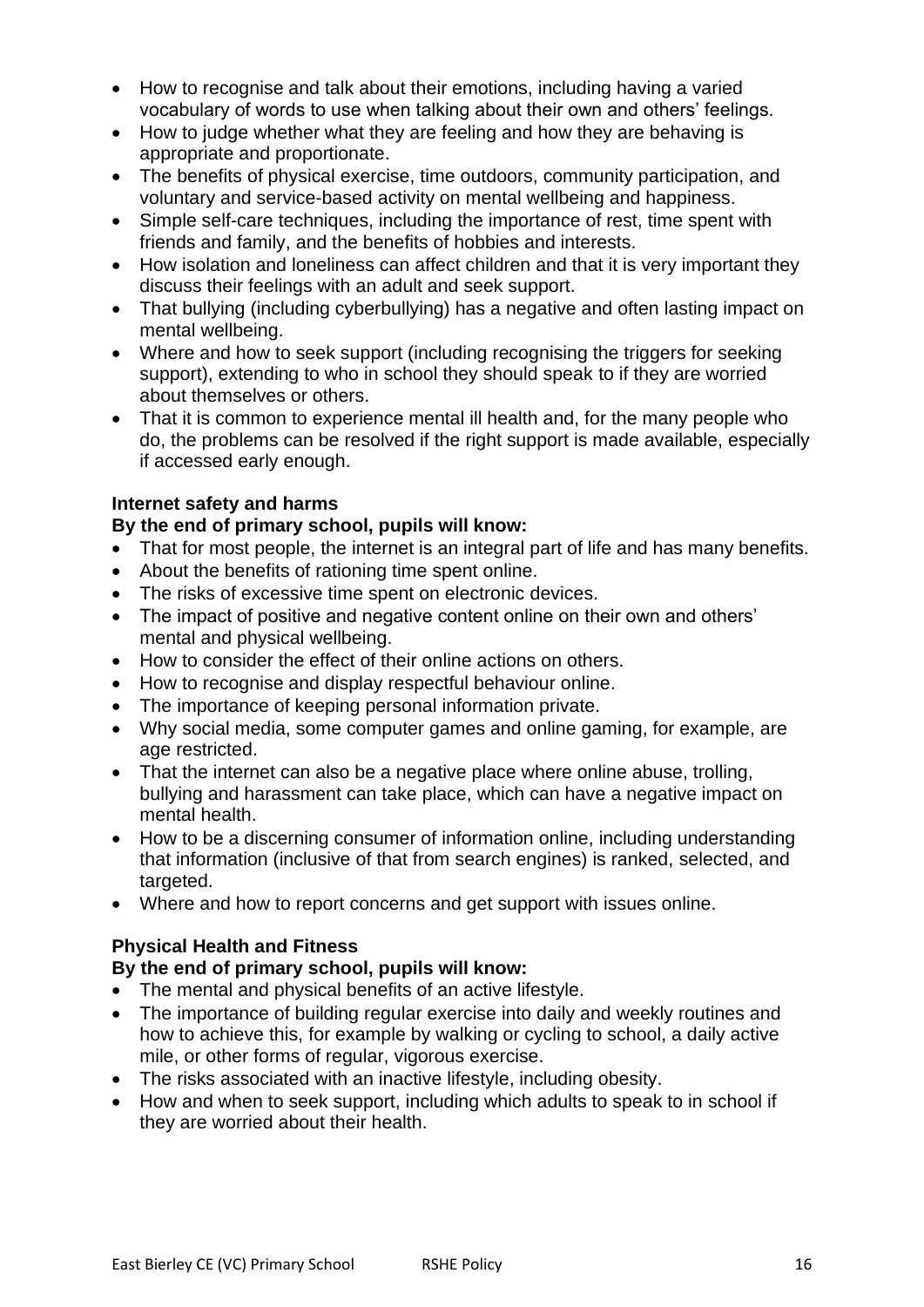## **Healthy eating**

#### **By the end of primary school, pupils will know:**

- What constitutes a healthy diet, including an understanding of calories and other nutritional content.
- The principles of planning and preparing a range of healthy meals.
- The characteristics of a poor diet and risks associated with unhealthy eating, including obesity, and other behaviours, e.g. the impact of alcohol on diet or health.

#### **Drugs alcohol and tobacco**

### **By the end of primary school, pupils will know:**

• The facts about legal and illegal harmful substances and associated risks, including smoking, alcohol use and drug-taking.

#### **Health and prevention**

#### **By the end of primary school, pupils will know:**

- How to recognise early signs of physical illness, such as weight loss or unexplained changes to the body.
- About safe and unsafe exposure to the sun, and how to reduce the risk of sun damage, including skin cancer.
- The importance of sufficient good-quality sleep for good health, and that a lack of sleep can affect weight, mood, and ability to learn.
- About dental health and the benefits of good oral hygiene and dental flossing, including regular check-ups at the dentist.
- About personal hygiene and germs including bacteria and viruses, how they are spread and treated, and the importance of hand washing.
- The facts and science relating to immunisation and vaccination.

#### **Basic First Aid**

#### **By the end of primary school, pupils will know:**

- How to make a clear and efficient call to emergency services, if necessary.
- Concepts of basic First Aid, for example dealing with common injuries, including head injuries.

#### **Changing adolescent body.**

#### **By the end of primary school, pupils will know:**

- Key facts about puberty and the changing adolescent body, particularly from age 9 through to age 11, including physical and emotional changes.
- About menstrual wellbeing and key facts relating to the menstrual cycle.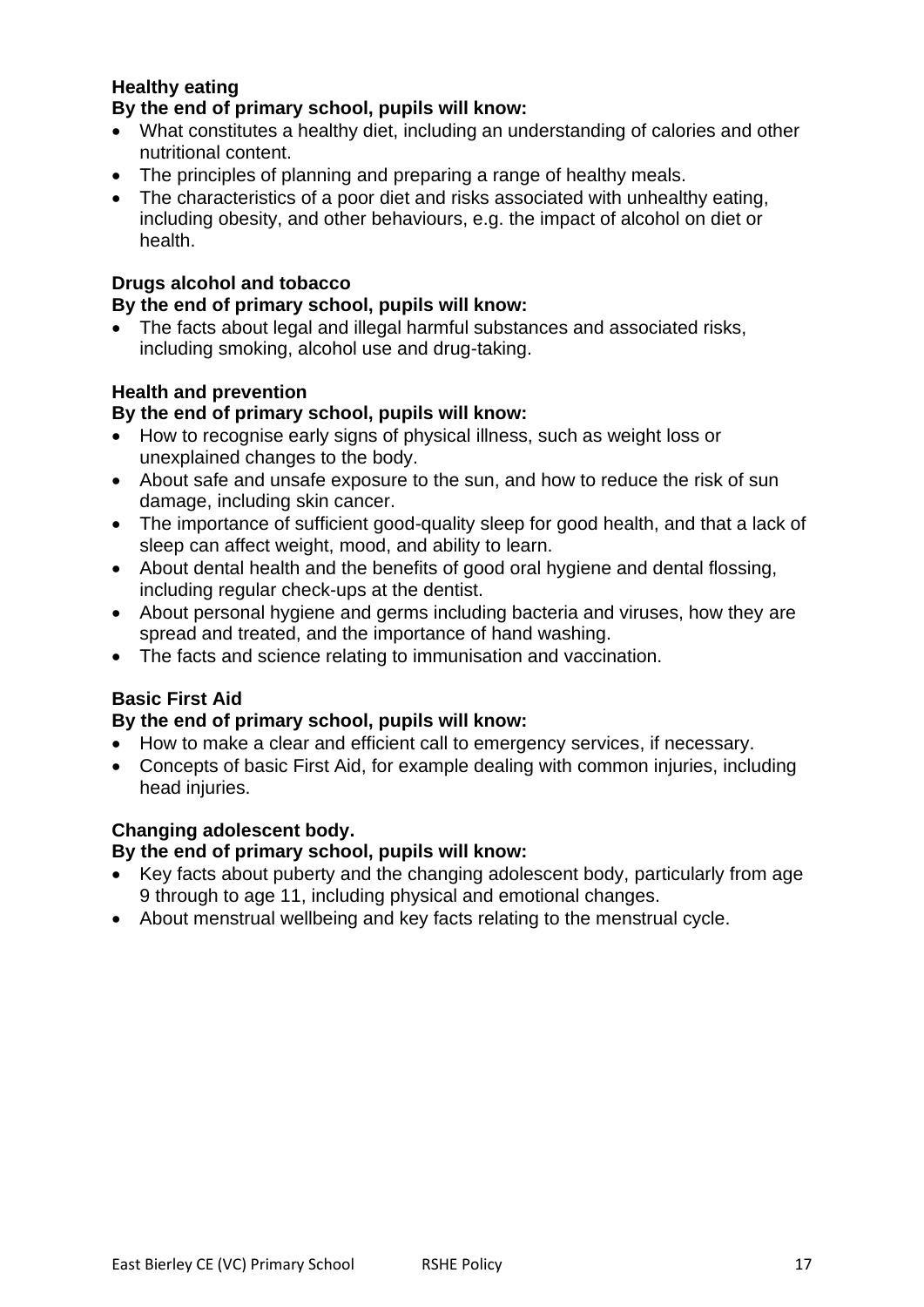## **Appendix 3: The RSHE curriculum at East Bierley CE Primary School.**

#### **Programme of study (the content of RSHE/PSHE ed)**

- The DfE [Statutory guidance for Relationships Education, Relationships and Sex Education \(RSE\) and Health Education](https://www.gov.uk/government/publications/relationships-education-relationships-and-sex-education-rse-and-health-education) sets out what schools must cover in primary schools from September 2020.
- The [PSHE Association programme of study](https://www.pshe-association.org.uk/curriculum-and-resources/resources/programme-study-pshe-education-key-stages-1–5) (Key Stages 1–5) is a national programme of study and a suggested DfE resource. East Bierley CE (VC) Primary School has adopted this programme of study.
- It has three core themes: Health and Wellbeing; Relationships; and Living in the Wider World.
- This programme of study provides a comprehensive programme for each key stage, that fully covers, but is not limited to the statutory requirements.

|           | <b>Autumn Term</b>                                           | <b>Spring Term</b>                                                         | <b>Summer Term</b>                                                                             |
|-----------|--------------------------------------------------------------|----------------------------------------------------------------------------|------------------------------------------------------------------------------------------------|
| Reception | Marvellous Me                                                | <b>Goals and Aspirations</b>                                               | Ready for change<br>Good to be Me                                                              |
|           | Roles of different people; families; feeling<br>cared for.   | What rules are; caring for others' needs;<br>looking after the environment | Keeping healthy; food and exercise, hygiene<br>routines; sun safety.                           |
| Year 1    | Recognising privacy; staying safe; seeking<br>permission.    | Using the internet and digital devices;<br>communicating online            | Recognising what makes them unique and<br>special; feelings; managing when things go<br>wrong. |
|           | How behaviour affects others; being polite<br>and respectful | Strengths and interests; jobs in the<br>community                          | How rules and age restrictions help us;<br>keeping safe online                                 |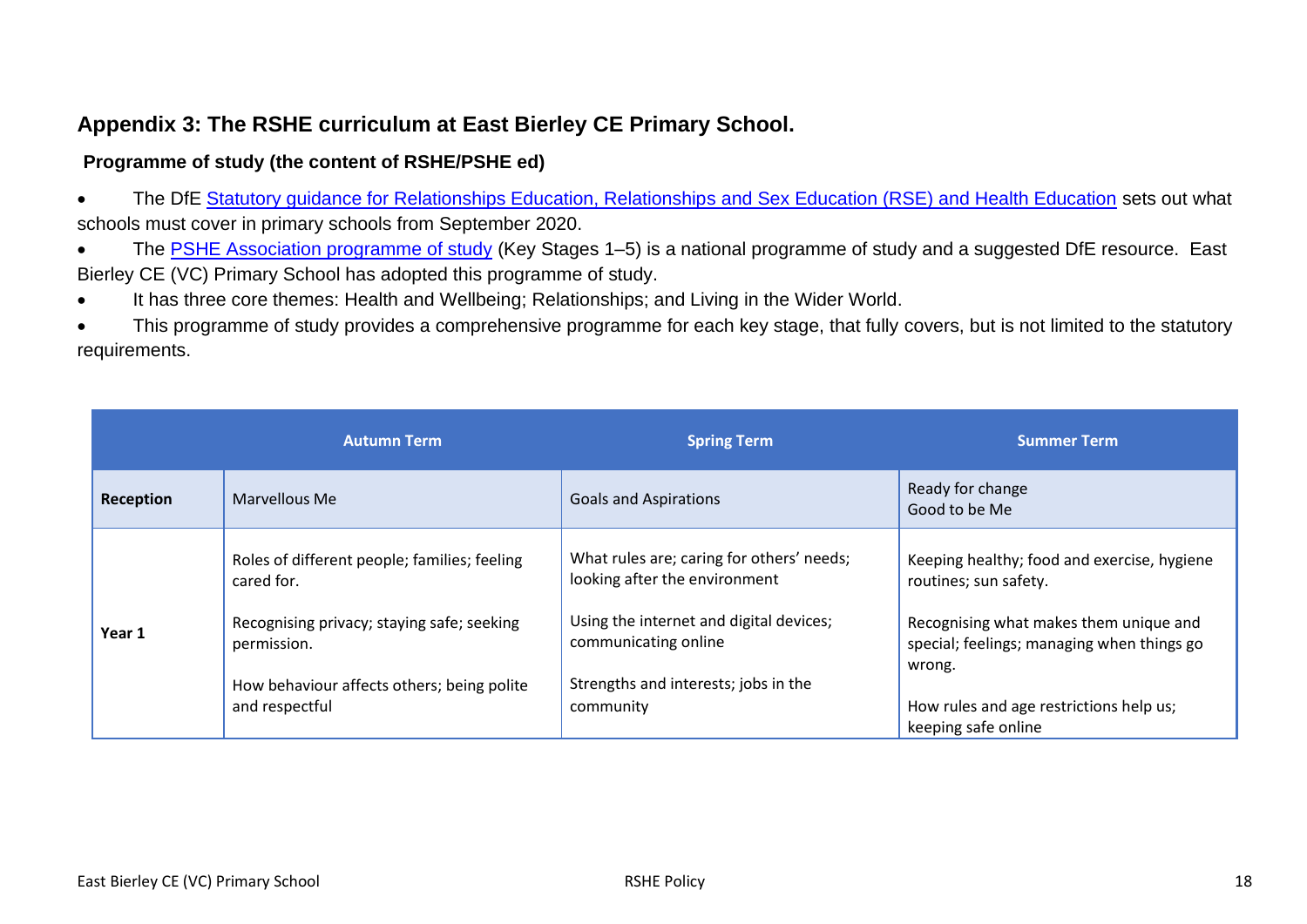| Year 2            | Making friends; feeling lonely and getting                                                                                                                                                                        | Belonging to a group; roles and                                                                                                                    | why sleep is important; medicines and                                                                                                                                                                                                |
|-------------------|-------------------------------------------------------------------------------------------------------------------------------------------------------------------------------------------------------------------|----------------------------------------------------------------------------------------------------------------------------------------------------|--------------------------------------------------------------------------------------------------------------------------------------------------------------------------------------------------------------------------------------|
|                   | help.                                                                                                                                                                                                             | responsibilities; being the same and different                                                                                                     | keeping healthy; keeping teeth healthy;                                                                                                                                                                                              |
|                   | Managing secrets; resisting pressure and                                                                                                                                                                          | in the community                                                                                                                                   | managing feelings and asking for help                                                                                                                                                                                                |
|                   | getting help; recognising hurtful behaviour                                                                                                                                                                       | The internet in everyday life; online content                                                                                                      | Growing older; naming body parts; moving                                                                                                                                                                                             |
|                   | Recognising things in common and                                                                                                                                                                                  | and information                                                                                                                                    | class or year                                                                                                                                                                                                                        |
|                   | differences; playing and working                                                                                                                                                                                  | What money is; needs and wants; looking                                                                                                            | Safety in different environments; risk and                                                                                                                                                                                           |
|                   | cooperatively; sharing opinions                                                                                                                                                                                   | after money                                                                                                                                        | safety at home; emergencies                                                                                                                                                                                                          |
| Year <sub>3</sub> | What makes a family; features of family life                                                                                                                                                                      | The value of rules and laws; rights, freedoms                                                                                                      | Health choices and habits; what affects                                                                                                                                                                                              |
|                   | Personal boundaries; safely responding to                                                                                                                                                                         | and responsibilities                                                                                                                               | feelings; expressing feelings                                                                                                                                                                                                        |
|                   | others; the impact of hurtful behaviour                                                                                                                                                                           | How the internet is used; assessing                                                                                                                | Personal strengths and achievements;                                                                                                                                                                                                 |
|                   | Recognising respectful behaviour; the                                                                                                                                                                             | information online                                                                                                                                 | managing and reframing setbacks                                                                                                                                                                                                      |
|                   | importance of self-respect; courtesy and                                                                                                                                                                          | Different jobs and skills; job stereotypes;                                                                                                        | Risks and hazards; safety in the local                                                                                                                                                                                               |
|                   | being polite                                                                                                                                                                                                      | setting personal goals                                                                                                                             | environment and unfamiliar places                                                                                                                                                                                                    |
| Year 4            | Positive friendships, including online<br>Responding to hurtful behaviour; managing<br>confidentiality; recognising risks online<br>Respecting differences and similarities;<br>discussing difference sensitively | How data is shared and used<br>What makes a community; shared<br>responsibilities<br>Making decisions about money; using and<br>keeping money safe | Maintaining a balanced lifestyle; oral hygiene<br>and dental care<br>Personal identity; recognising individuality<br>and different qualities; mental wellbeing<br>Medicines and household products; drugs<br>common to everyday life |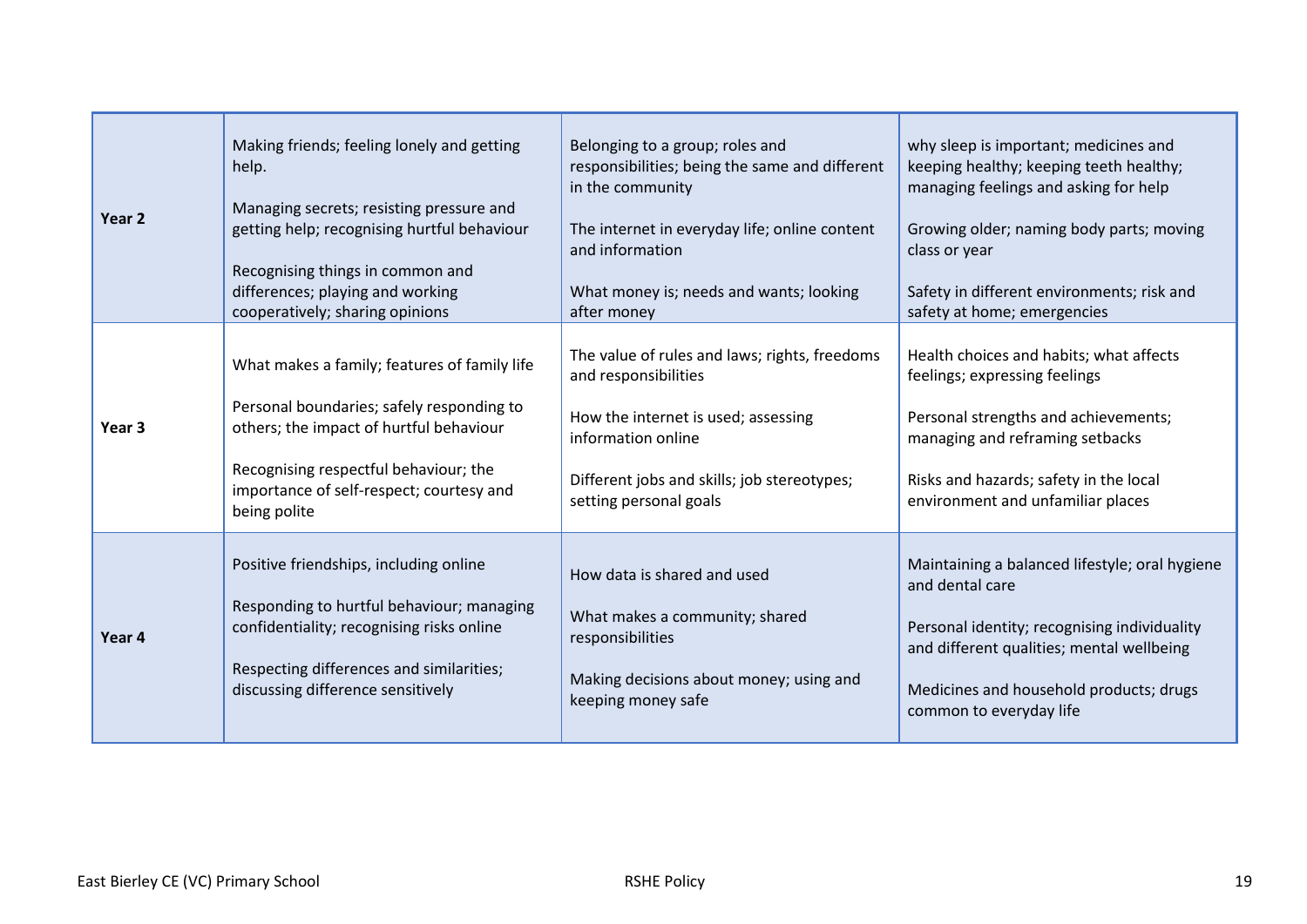| Year 5 | Managing friendships and peer influence<br>Physical contact and feeling safe<br>Responding respectfully to a wide range<br>of people; recognising prejudice and<br>discrimination                                                                                     | Protecting the environment; compassion<br>towards others<br>How information online is targeted; different<br>media types, their role and impact<br>Identifying job interests and aspirations;<br>what influences career choices; workplace<br>stereotypes | Healthy sleep habits; sun safety; medicines,<br>vaccinations, immunisations<br>and allergies<br>Physical and emotional changes in puberty;<br>external genitalia; personal hygiene routines;<br>support with puberty<br>Keeping safe in different situations, including<br>responding in emergencies and first aid.          |
|--------|-----------------------------------------------------------------------------------------------------------------------------------------------------------------------------------------------------------------------------------------------------------------------|-----------------------------------------------------------------------------------------------------------------------------------------------------------------------------------------------------------------------------------------------------------|------------------------------------------------------------------------------------------------------------------------------------------------------------------------------------------------------------------------------------------------------------------------------------------------------------------------------|
| Year 6 | Attraction to others; romantic relationships;<br>civil partnership and marriage<br>Recognising and managing pressure; consent<br>in different situations<br>Expressing opinions and respecting other<br>points of view, including discussing topical<br><i>issues</i> | Valuing diversity; challenging discrimination<br>and stereotypes<br>Evaluating media sources; sharing things<br>online<br>Influences and attitudes to money; money<br>and financial risks                                                                 | What affects mental health and ways to take<br>care of it; managing change, loss and<br>bereavement; managing time online<br>Human reproduction and birth; increasing<br>independence; managing transition<br>Keeping personal information safe;<br>regulations and choices; drug use and the<br>law; drug use and the media |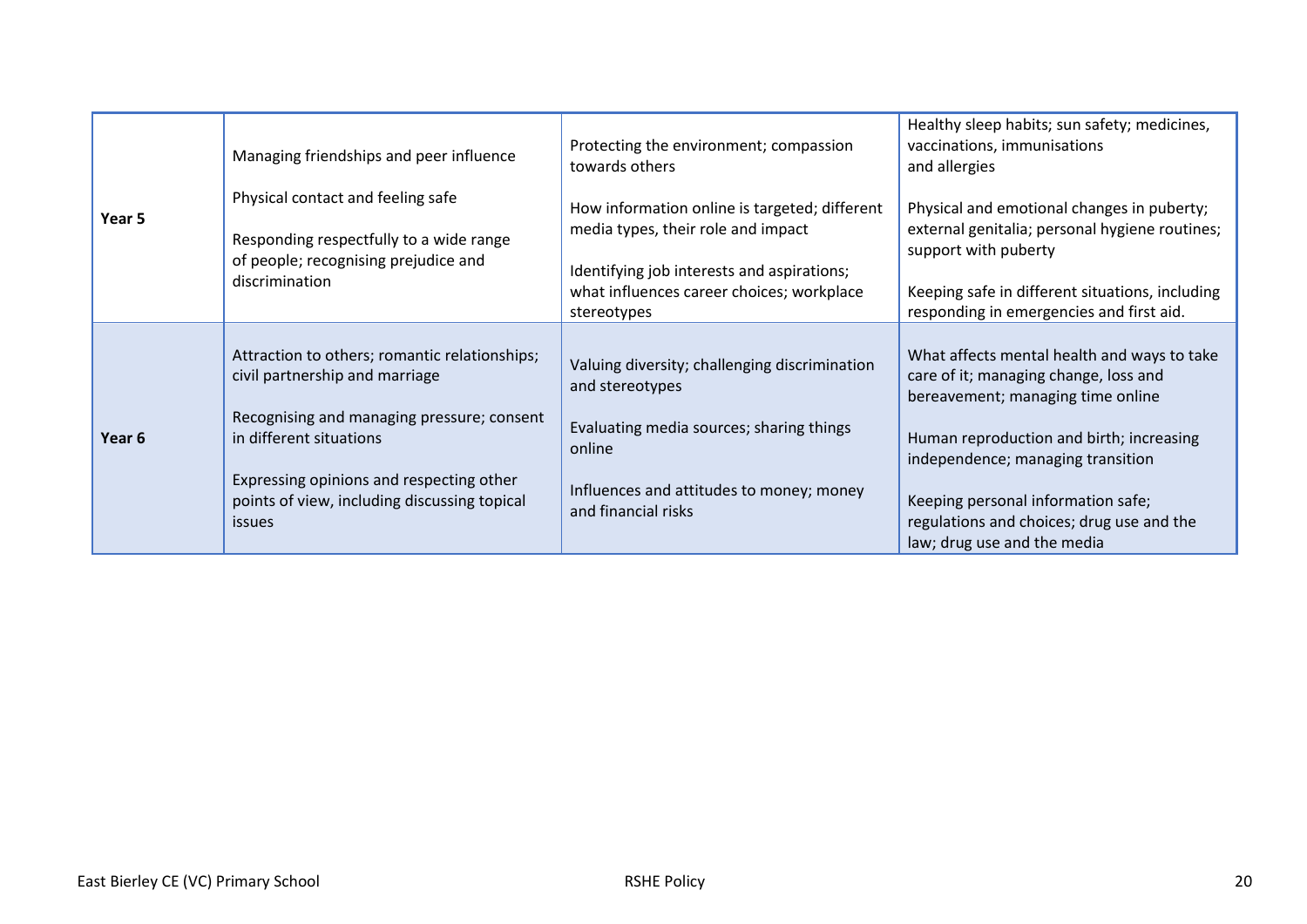## **Appendix 4: Sex education at East Bierley CE Primary School.**

- Sex education is not compulsory in primary schools (DfE, para 65/page 23)
- DfE recommends that 'all primary schools should have a programme of sex education tailored to the age and the physical and emotional maturity of the pupils'. It should ensure that both boys and girls are prepared for the changes that adolescence brings and – drawing on knowledge of the human cycle set out in national curriculum science - how a baby is conceived and born' (DfE, para 67/page 23).
- All pupils will be taught in national curriculum science: the main external parts of the human body; how the body changes as it grows (including puberty); the reproductive process in some plants and animals.
- All pupils will be taught the content of health education as outlined in the RSHE guidance. The section on the changing adolescent body includes: key facts about puberty and the changing adolescence body particularly through from age 9 through to age 11, including physical and emotional changes; about menstrual wellbeing including the key facts about the menstrual cycle (DfE, page 35).
- All pupils will be taught about relationships education as outlined in the RSHE guidance. This includes learning about caring relationships and different types of families (DfE, page 20).
- LGBT: all teaching is sensitive and age appropriate in approach and content. Teaching will be fully integrated into programmes of study rather than delivered as a stand-alone unit or lesson (DfE, para 37/page 15).
- Schools are free to determine whether pupils are taught sex education beyond what is required above.

#### **At East Bierley CE Primary School we teach sex education.**

#### **Parents/carers will be:**

- consulted about the content, organisation, and delivery of the sex education curriculum.
- given the opportunity to share their views on the lessons.
- informed in advance of the content of sex education lessons and be able to view the main resources used.
- encouraged to complement the teaching at home by sharing the learning and talking about family values and beliefs.
- given clear guidance on how to request the withdrawal of their child from these components of sex education.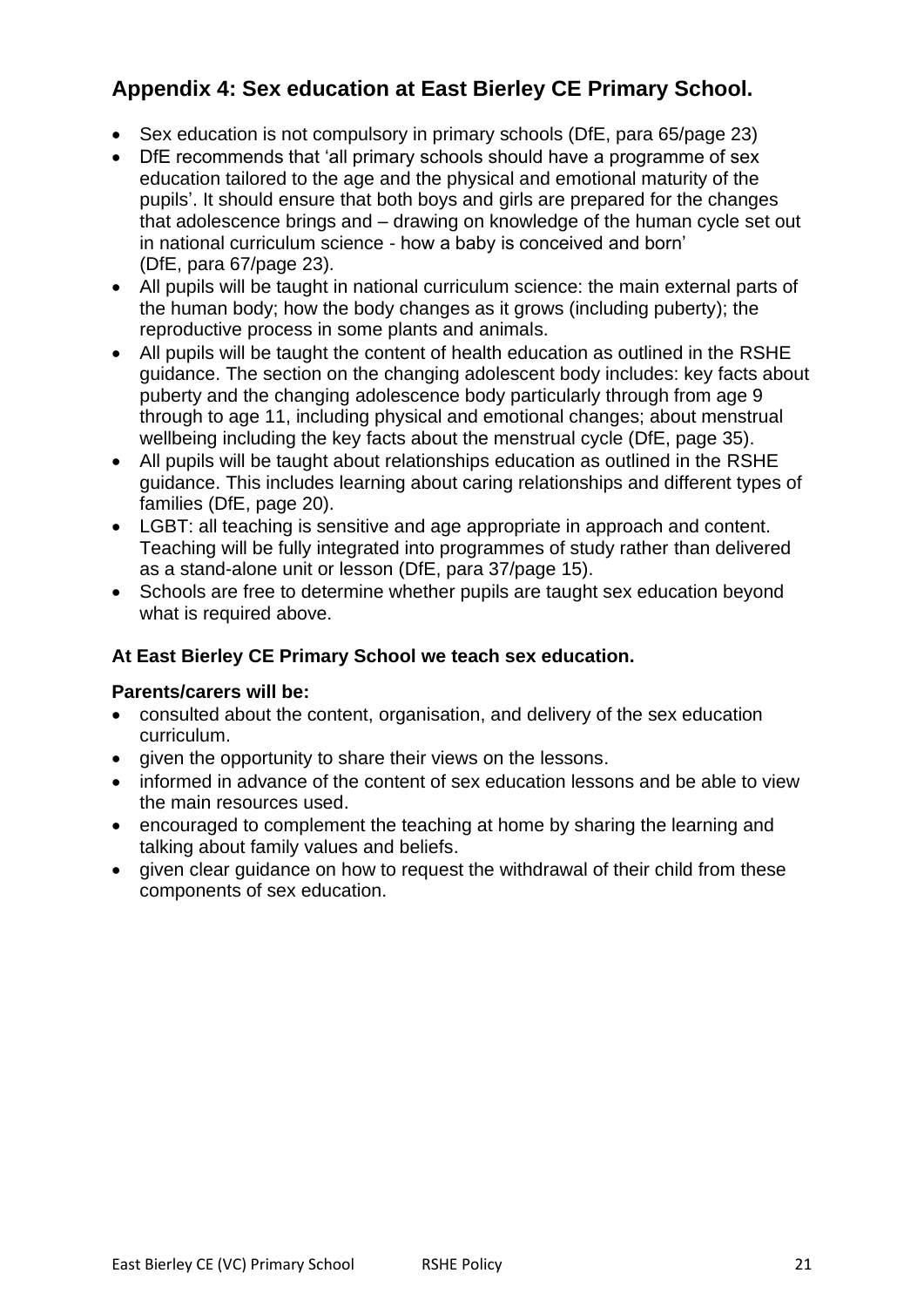## **Appendix 5: Sample letter to parents/carers (engagement)**

#### Dear …….

Thank you for your letter/request about withdrawing your child from sex education.

We respect the legal right of all parents to withdraw their child from some or all of sex education delivered as part of our RSHE/PSHE ed programme.

Before you make the final decision about which aspects of sex education lessons you wish your child to be withdrawn from, I would like to invite you into school, so we can talk about this together. This will give us an opportunity to share our programme and look at some resources together and give you the chance to ask any questions or share any concerns you may have. We can put a plan together to agree when/how to withdraw your child whilst in school and consider when/how you can talk to your child about the content at home.

One of the reasons we are keen to keep all children in our lessons is that we believe that age appropriate relationships and sex education helps children to be safe, happy and healthy in their interactions with others (now and in the future). When children are withdrawn from lessons, there is always a possibility that they will hear information that is only partly accurate with no chance to ask questions in a safe environment.

In lessons, teachers are always careful to ensure that children learn about growing up in a way that respects different religious and cultural views and reflects the values and ethos of the school.

I would welcome the opportunity to meet with you to learn more about how we can work together to support your child.

Thank you for considering this matter so carefully.